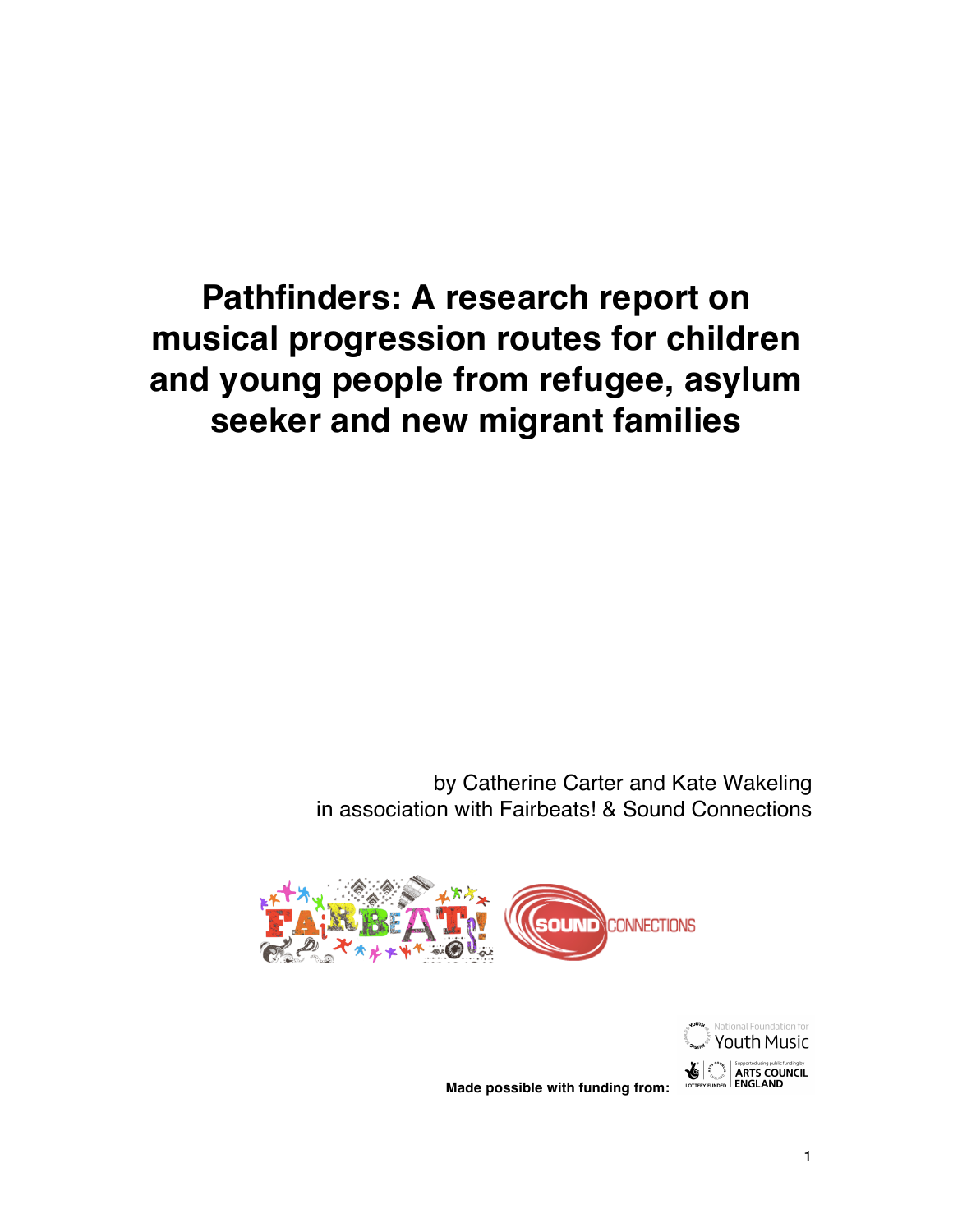## **Contents**

| 1. Introduction               |  |
|-------------------------------|--|
|                               |  |
|                               |  |
|                               |  |
|                               |  |
|                               |  |
| <b>2 Progression Journeys</b> |  |
|                               |  |
|                               |  |
|                               |  |
|                               |  |
|                               |  |
|                               |  |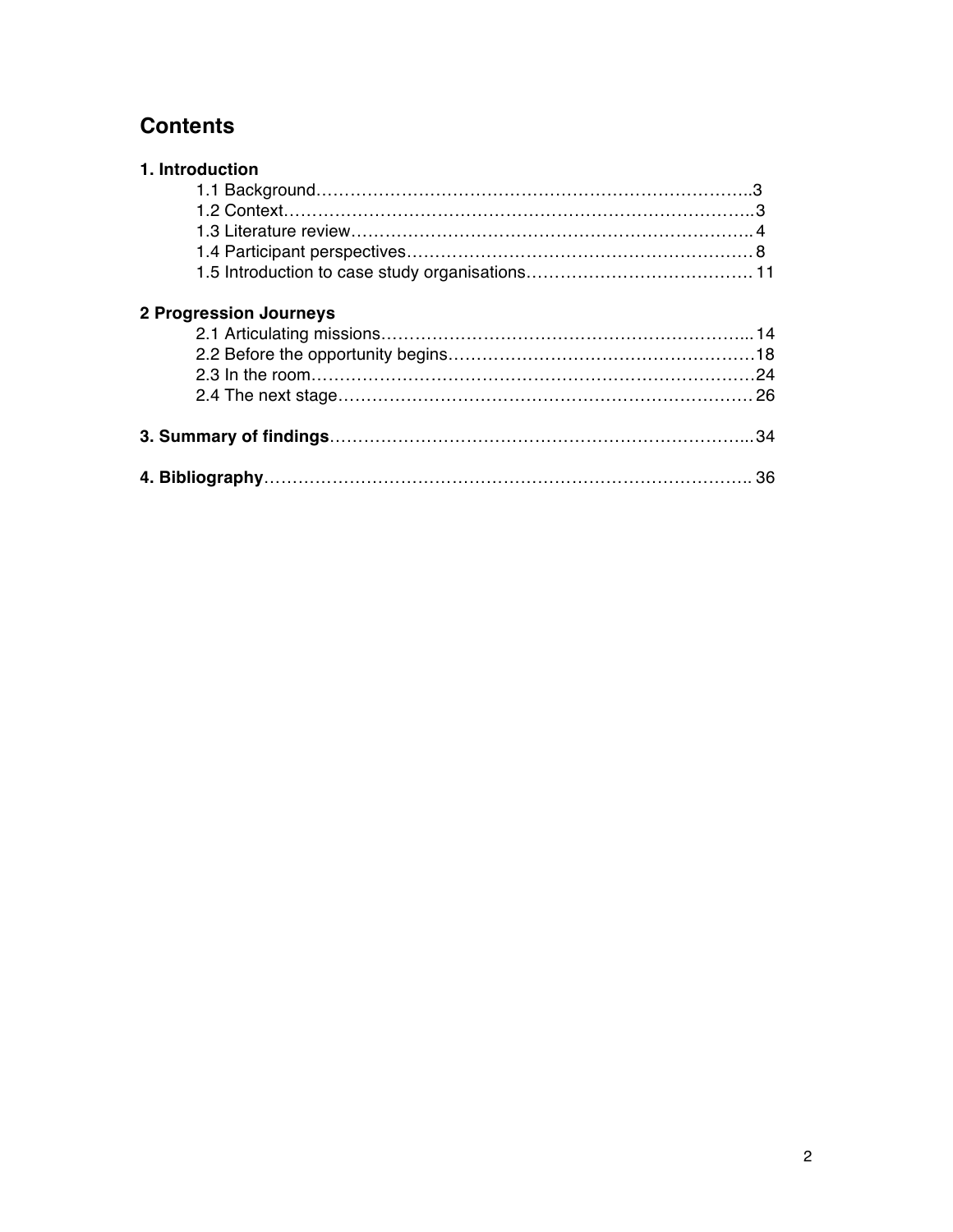### **1. Introduction**

### **1.1 Background**

Sound Connections is a pan-London organisation that aims to develop, enable and empower young Londoners through music. Through our Musical Inclusion work (funded by Youth Music) we bring together a group of experts working with children in challenging circumstances to identify problems and solutions. It is from this group that this report was commissioned. We shall share the findings and toolkits with the wider music education sector in London and nationally in order to build more progression routes for those young people that need additional support to engage.

### **1.2 Context for the research**

This research report explores the benefits and challenges of facilitating secure and meaningful musical progression routes for children and young people from refugee, asylum-seeking and new migrant families.

Commissioned by Sound Connections, the report is centred around the work of Fairbeats!, a London-based music project working with Action for Refugees in Lewisham (AFRIL) and Refugee Action Kingston (RAK), and funded by Youth Music. Fairbeats! seeks to build musical skills and instil a culture of music-making within children and young people from refugee, asylum seeking and new migrant families. One of the project's key aims is to provide participants with the skills, confidence and support to take up musical opportunities beyond the organisation itself, and so far Fairbeats! participants have attended a wide variety of programmes, projects and activities, including with Animate Orchestra (Trinity Laban), the Horniman Museum and Gardens, Lewisham Music Hub holiday courses and The Midi Music Company.

While the musical and social benefits of taking up such opportunities have been celebrated by participants, by their families and by the organisations involved, securing new musical pathways have not always proved straightforward and have taken time and effort to establish and finesse. This report unpicks the value and complexity of ensuring positive and lasting musical progression experiences for young people in such challenging circumstances, with a view to providing a model for other organisations keen to establish similar routes.

Research exploring this process has been conducted through interview consultation with Fairbeats! participants, participant families and ʻprogression' partners including:

- Helen Hendry**,** Projects Manager Learning & Participation (music) at Trinity Laban Conservatoire of Music and Dance;
- Peter Hayward, Head of Lewisham Music Service (lead partner in Lewisham Music Hub);
- Rachel Harrison, Community Engagement Officer, the Horniman Museum and Gardens;
- Wozzy Brewster OBE, Founder and Executive Director of The Midi Music Company;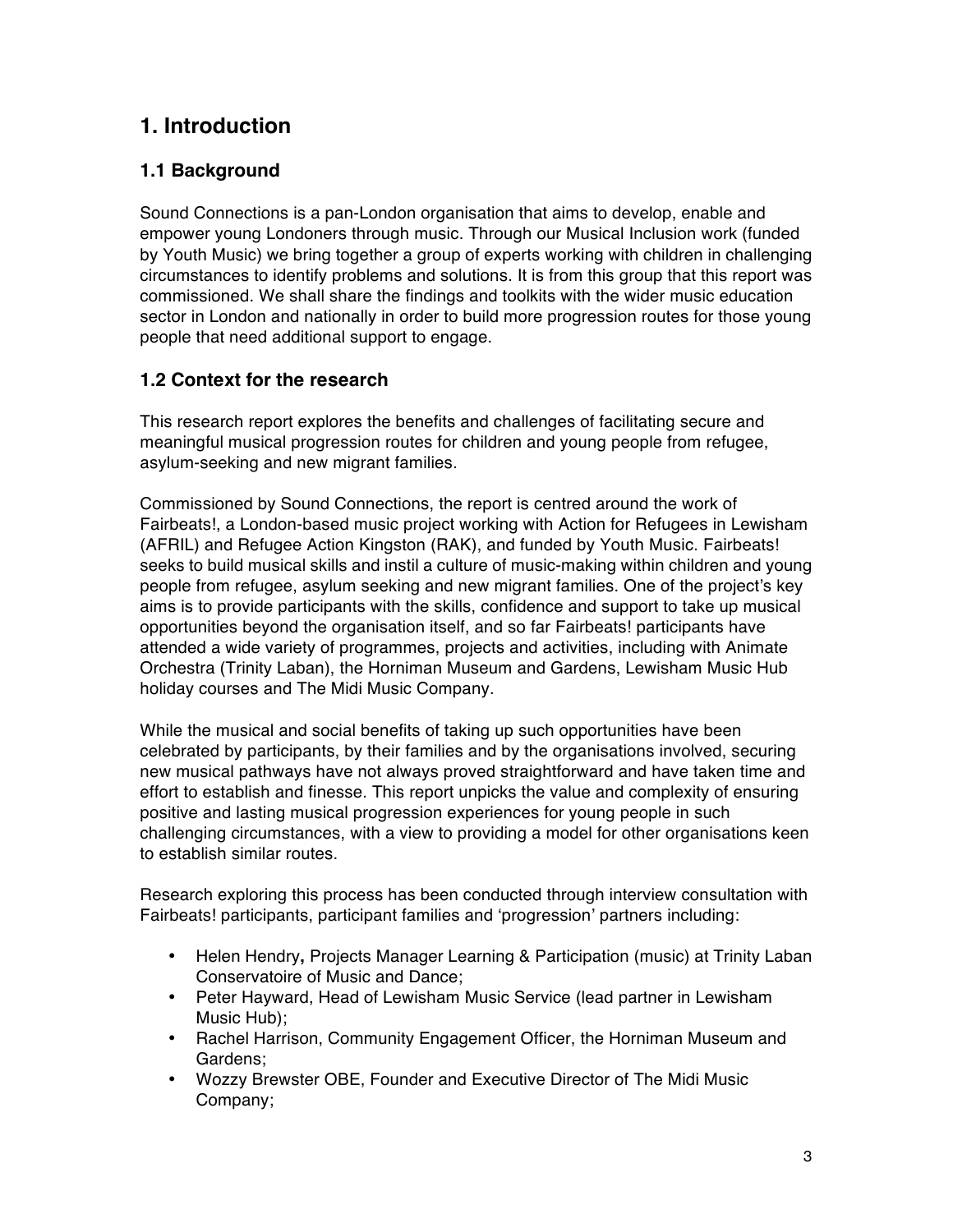- Phil Greenwood, Programme Coordinator at The Midi Music Company;
- Iolanda Chirico, Founder and Director of Action For Refugees in Lewisham;
- Catherine Carter, Co-Founder and Project Manager of Fairbeats! Music;
- Jenn Raven, Co-Founder of Fairbeats! Music.

The report first presents a brief literature review looking at the benefits of music-making for children and young people, the value and challenge of securing musical progression for children young people in general, and an account of the key benefits of facilitating participatory activities with children and young people in such circumstances. There follows a brief account of the perspectives of Fairbeats! participants and their families' on musical progression, charting some of the important benefits of extending participatory opportunities, as perceived by participants themselves. From here, the report traces a journey of progression from a ʻgrassroots' organisation (e.g. AFRIL) to an ʻintermediary' organisation (e.g. Fairbeats!) through to a ʻnext-steps' organisation (e.g. Trinity Laban's Animate Orchestra). This journey is explored through four themes: 1. Laying the foundations for progression route partnerships; 2. Practical issues to negotiate between organisations; 3. Considering the support necessary for participants ʻin the room'; 4. Facilitating progression beyond the ʻnext-steps' offer and establishing systems for strengthening and developing the charted progression route.

### **1.3 Literature Review**

This brief literature review explores research on a number of intersecting themes pertinent to the analysis and advocacy of music-making opportunities for children and young people from refugee, asylum-seeking and new migrant families. The review first sets out a selection of recent research examining the potential social, psychological and educational effects of participating in music for children and young people. There follows a summary of recent research which investigates the value and complexity of facilitating successful ʻprogression routes' for young people's music-making. From here, the review focuses on research concerning the role of participatory arts in supporting the outcomes of children from refugee, asylum-seeking and new migrant families, with a particular emphasis on music-making as a tool to strengthen children's engagement with positive activities (including mainstream education).

### **The impact of music-making on children and young people**

Numerous studies have investigated the impact of participatory music on children and young people's development, attainment and well-being. Rather than present an exhaustive account of these many studies, this review highlights a few key papers and literature reviews that have provided an evidence base for music as an instrument of positive change.

Commissioned by the then Department for Children, Schools and Families (DCSF), a significant study produced by the Institute of Education in 2010 presents a range of rigorous evidence as to the impact of participatory music on a number of key developmental areas for children and young people, including: **perceptual, language**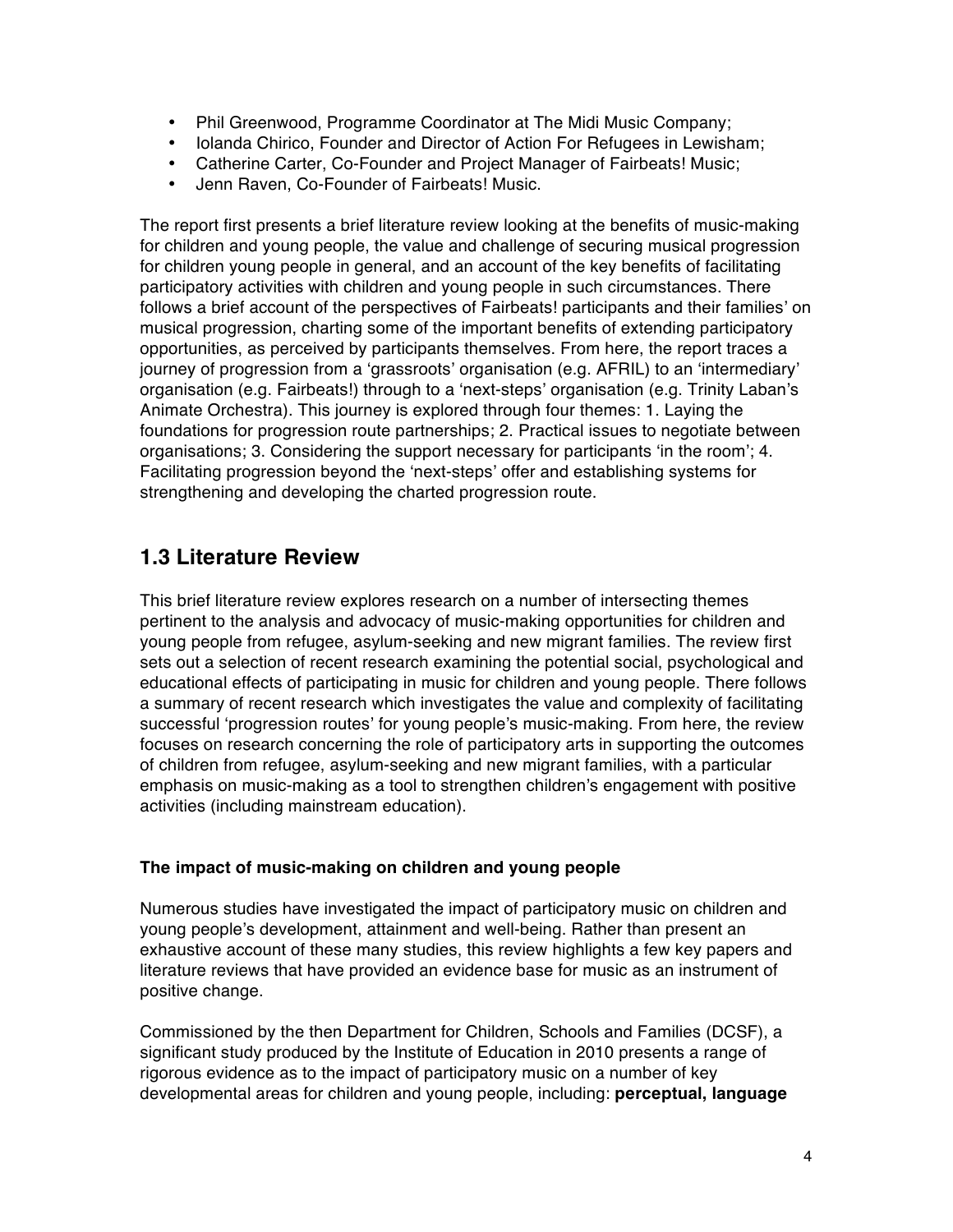**and literacy skills**; **numeracy**; **intellectual development**; **general attainment and creativity**; **personal and social development**; **and physical development, health and well-being** (Hallam, 2010).

Youth Music commissioned a detailed review of the evidence base for the outcomes of music-making for **early years children** (Lonie 2010). Using both peer-reviewed research and a variety of grey literature, the review highlights the positive impact of music-making in enhancing **parent-child communication** and in accelerating **phonological awareness** and **brain development**, in turn linked to improvements in **reading** and **language skills**. The report also listed evidence as to how music-making can support **improvements in language** and **integration** for very young children with **English as a second language**.

A literature review compiled for the *National Plan for Music Education* (2011) summarises a variety of benefits associated with music-making for **children and young people.** In terms of **academic attainment**, this report similarly highlights how music-making can **improve reading ability,** particularly for those children having difficulties, as well as enhancing memory skills, thus **expanding pupil vocabulary** (Nicholson, 1972; Long, 2007; Thomson, 1993 and Overy, 2000; Chan et al, 1998; Moreno et al, 2011). It was also noted that music-making can enhance mathematical ability and IQ (Schellenberg, 2004). In addition, the report emphasises the social value of music in supporting children and young people's **personal** and **social development** by increasing individuals' self-reliance, confidence, self-esteem, sense of achievement and ability to relate to others (Spychiger et al, 1993; Zulauf, 1993).

There are also large numbers of studies specifically focused on the impact of music-making on **young people or adolescents**. The 2010 ʻChanging Key' literature review, produced by Cambridge University Education Department and commissioned by Musical Bridges, surveys a broad spectrum of research exploring the impact of musical participation and consumption on young people. The review highlights a study by Harrison and Narayan (2003) which found that participating in sport alongside another extra-curricular activity, including music, **drove higher levels of social functioning** and **healthy behaviours** (including **generating healthier self-images**), and **lower levels of negative behaviours** and **negative psychological states** (including reducing an individual's propensity to experience emotional distress or to contemplate suicide). The review also notes the **social impact** of participatory music-making on young people, documenting music's capacity to support young people in **engaging** and **interacting productively with each other**, with **teaching staff** and with **academic tasks** (Ruthmann, 2008; Burnard and Younker, 2008; Miell and MacDonald, 2002). The value of music (both in terms of participation and consumption) among young people in **satisfying emotional needs** was also noted in a study of adolescents by North, Hargreaves and Miell (2000).

A Youth Music literature review focused on the impact of music-making on young offenders and young people at risk of offending, states the strong potential of music-making to reduce rates of re-offending (while also calling for a broader and more rigorous evidence base). The review highlights how music-making can serve as a powerful resource for those seeking to work successfully with participants with **challenging behaviours**. The review also points to music's potential to **inform and**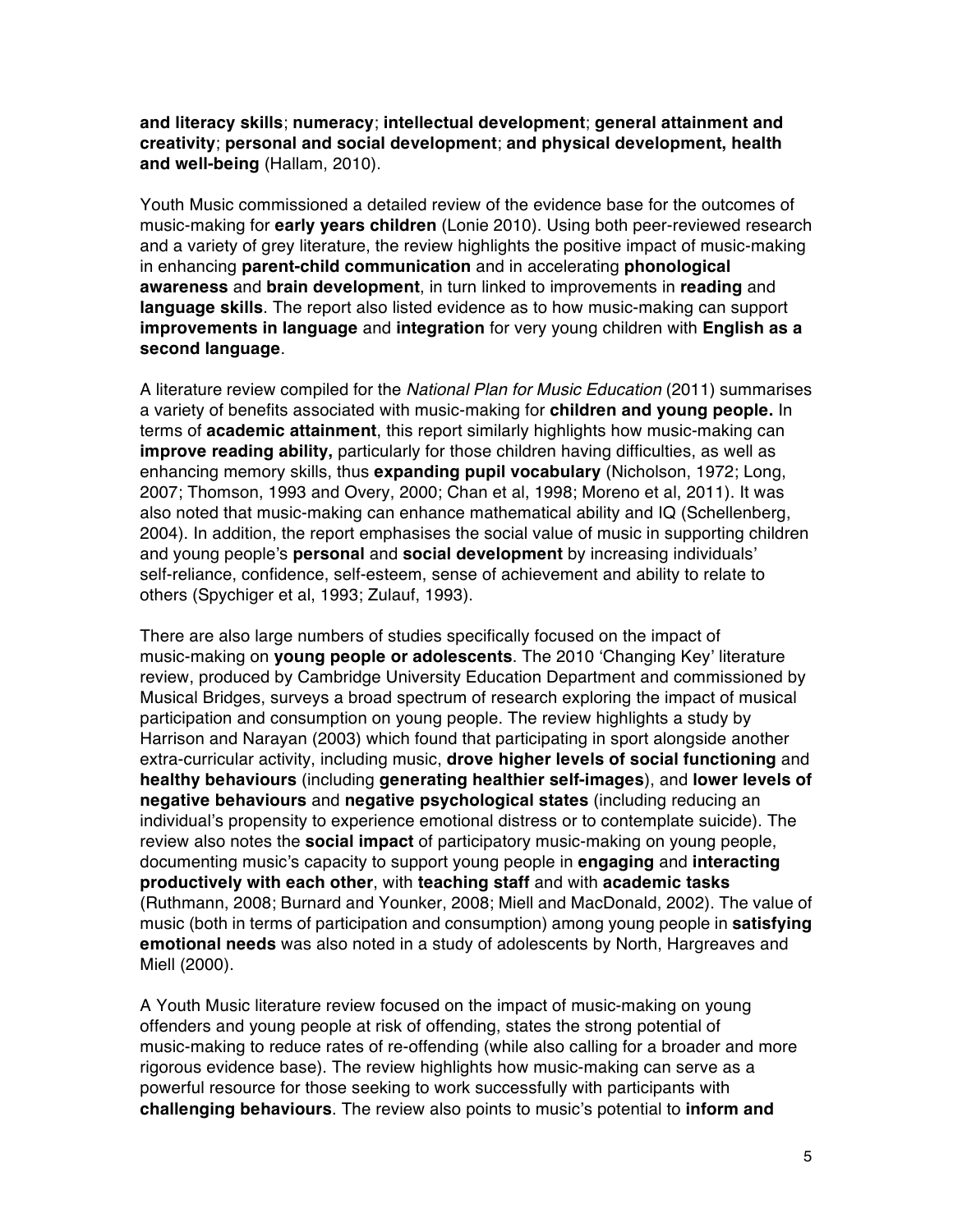**motivate young people to take up progression routes into mainstream education and employment**, while also addressing young people's social attitudes and values. (Daykin et al, 2011).

### **The value of securing musical progression**

The Institute of Education's longitudinal study of the ʻMusical Futures' programme (which sought to engage more young people aged 11-19 in sustained music learning) indicated strong benefits in both musical and extra-musical learning from securing clear progression routes for young people (Hallam et al, 2011). The study found that these progression routes enhanced participants' self concept, in terms of participants' perception of themselves as ʻmusicians', while also **benefitting motivation, self-esteem** and **confidence**. Smaller improvements in participants' **concentration, organisational skills, behaviour** and **attendance** were also noted by teachers – especially in students who had poor records and proved problematic in other classes. Participants themselves stated that taking part in the programme had helped them in other lessons, in particular with group activities, and nearly half of all students reported that **they felt more positive about school**.

Research led by Youth Music into the ʻingredients to create an environment for musical progression' in 2009-2010, also emphasised the importance of addressing the **ʻwhole child'** in developing these pathways and recorded the broader concomitant benefits of sustaining young people's musical learning, highlighting the **inter-relatedness of personal, social, emotional and musical development:** how, for instance, improving self-confidence can unlock musical expression while achievement in music-making can build self-confidence. The findings state: ʻin many cases the non-musical benefits brought about through music-making will have a longer-term impact on a young person's life, even if they do not pursue their musical activities.'

The **Musical Bridges** programme, funded by the Paul Hamlyn Foundation, was set up in 2010 and seeks to ʻtransform transition' by facilitating a continuous and progressive musical experience for 9-13 year olds that supports their personal, social and educational development. A report into the programme highlights the necessity of securing effective transition in order to support later educational outcomes (Ashworth et al 2011). The report notes that children's personal and social experience of moving to a new learning environment was of paramount importance, and emphasizes the **powerful role music can play in ensuring successful transfer** between KS2 to KS3.

### **Participatory arts with children and young people from refugee, asylum-seeking and new migrant families**

A number of studies have highlighted the powerful impact of the participatory arts on the psychological well-being and social integration of children and young people from refugee, asylum-seeking and new migrant families. Research conducted in Australia concerning the impact of general ʻparticipatory activities' on young people from refugee and asylum seeker families has found such activities support young people to **grow in confidence**, **combat negative stereotypes**, and enhance their sense of **resilience** and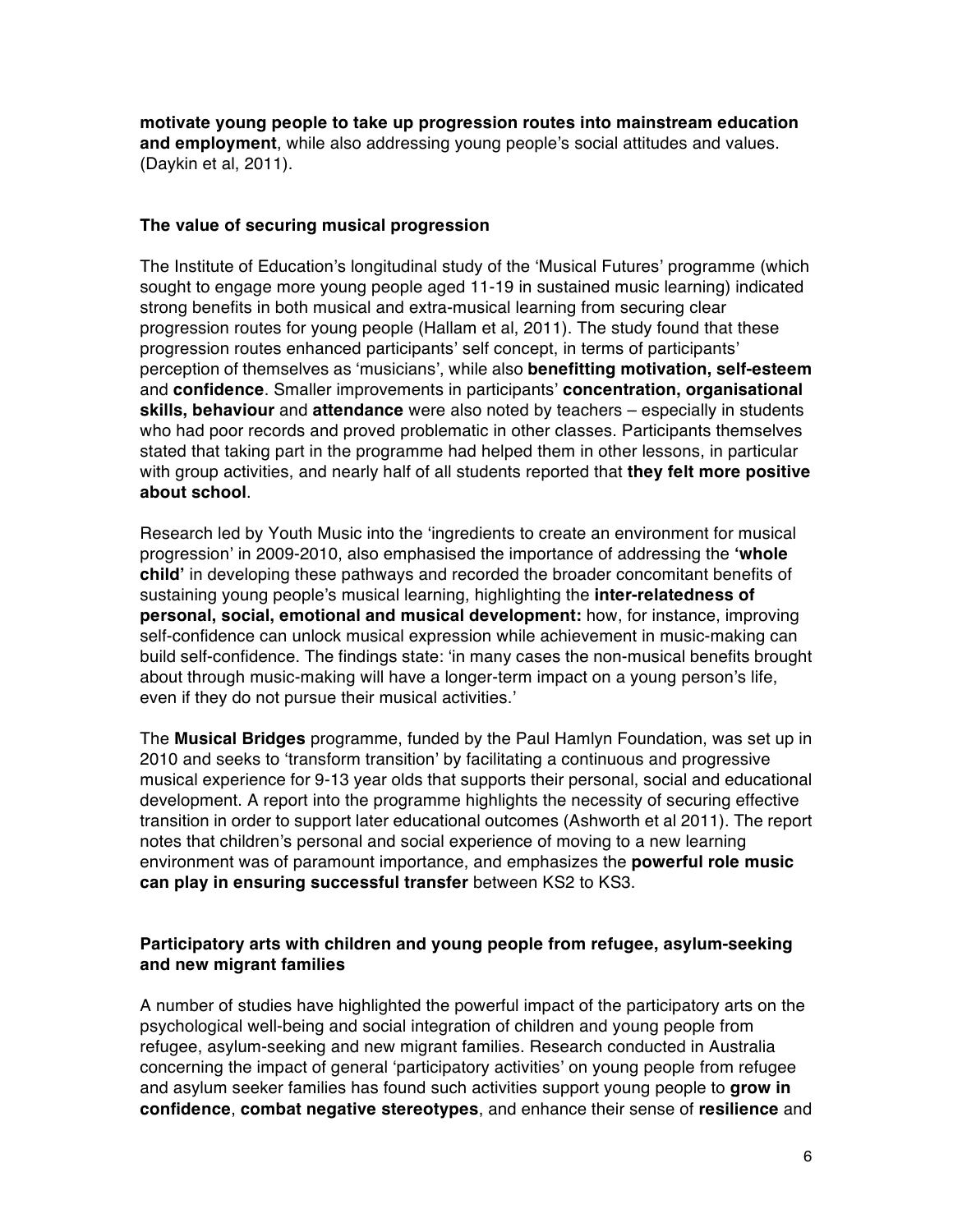#### **positive self image** (Couch, 2007).

These findings are supported by Howell's account of creative composition sessions with newly-arrived immigrant and refugee children in Australia (2011). Howell emphasises the strong impact music can have on supporting participants ʻto build the **self-esteem** and **resilience** essential in tackling the huge challenges of educational and life transition' (2011: 56). Howell notes music's capacity as a **non-verbal art-form** to give **meaning** and **pleasure** to young people new to a community, offering a **powerful means of expression** and **an outlet for difficult emotions** while also **supporting participants to build social connections**. However, Howell's paper highlights the **specific challenges and complexities** of facilitating music-making with such groups, noting the importance of ensuring that facilitation strategies are as visual and non-verbal as possible and allow participants space and time to comprehend given tasks at their own pace.

An extensive report commissioned by the Arts Council England, Baring Foundation and Paul Hamlyn Foundation and exploring arts activities (including music-making) with refugees in the UK, outlines the array of positive outcomes associated with the participatory arts (Kidd et al, 2008). The report highlights the value of the arts to support **social and community cohesion**, suggesting the participatory arts can be a successful means of facilitating the social integration of young people from these communities, as well as influencing **a positive change in attitudes towards refugees and asylum seekers** among ʻhost communities'. The report outlines the value of the arts in developing not only the **skills and confidence** of young participants, but in enhancing **psychological well-being**, particularly through providing participants with the space to be **playful** and **to have fun.** In addition, the report notes the potential of cultural expression through the participatory arts and a **vital means of affirming personal identity.** 

These finding are also supported by a collection of essays entitled *Participatory Arts with Young Refugees,* published in 2009 by Oval House Theatre. An account of the **Music for Change** programme describes how the organisation uses music and performance to raise awareness and understanding of diverse cultures, using music as a **powerful tool for beneficial change**; a **language to bring people together** and break down barriers to communication and understanding; and a resource that can enhance and support the learning experience (Noble, 2009).

Produced in association with the Refugee Support Network and Royal Holloway, University of London, a set of ʻorganisational guidelines to using the participatory arts with young refugees and asylum seeker' demonstrate the benefits and challenges of initiating positive and meaningful arts-based opportunities for young people in these circumstances. The guidelines proposes the value of organisations formalising their aims and approaches in initiating and developing arts-based projects in this field, and also boldly highlights the **potential pitfalls** of programmes that do not address the **risks and challenges of this work**, stating ʻit should be noted that arts activities, in and of themselves, have the potential to harm as much as assist young participants, and therefore the development of an effective policy should be carefully considered prior to embarking on these types of activities.' (Lockowandt, 2013)

In terms of engaging with learning more generally, the Refugee Council has provided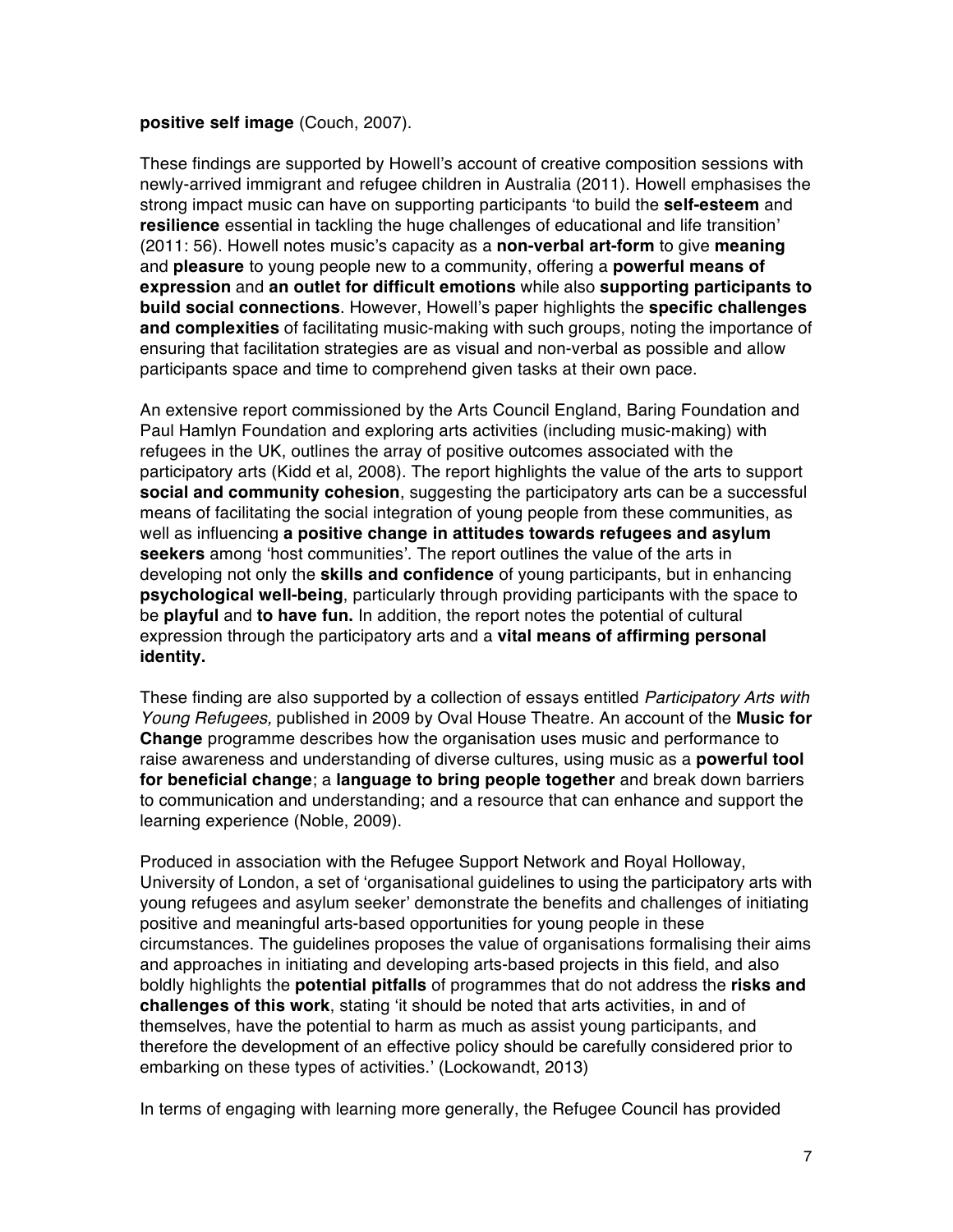strong evidence that secondary-school age asylum seekers and refugees tend to be **highly motivated about participating and continuing in learning** (Doyle and McCorriston, 2008). However, they frequently experience barriers which may impact on their learning and ability to progress, including assumption being made about their abilities to speak English and problems caused by drawn-out schools admissions procedures and a complex asylum processes.

### **1.4 Participant perspectives: The benefits of musical engagement and progression pathways**

ʻ*Before, he was very shy to ask me questions, especially at home, but now he asks a lot of questions… He asks a lot of questions outside music, I notice that as well. When he*'*s playing, I play with him; I also learn. You [Fairbeats!] teach him music [and] he teaches me how to play, so we both play together and we bond.*' (Parent of a Fairbeats! participant)

Consultation with participants and their families found the impact of the Fairbeats! programme and its supported progression routes to have far-reaching effects in terms of participant well-being, confidence and aspiration. A number of Fairbeats! participants live in exceptionally challenging circumstances, with some families living in a single room in temporary accommodation and others entirely reliant on school meals, donations and ʻKids Club' support as families' only access to food. Having a regular opportunity to take part in an enjoyable group activity, gaining a skill to feel proud of, and having the opportunity to develop and progress with this skill has a marked effects on participants, developing their confidence, strengthening their ambition and expanding their horizons.

### **Enabling young people to feel special and proud of themselves**

Parents consulted have noted the sense of pride and accomplishment participants gain from musical activities. One parent commented on the particular status her child enjoys when taking his guitar into school to then head on to afterschool sessions at The Midi Music Company:

ʻ*It*'*s affected his life. For example, he goes to school with his big guitar and people ask him questions. He*'*s the only one going to school with that guitar - from school he goes straight to Midi [Music Company] - so he answers:* ʻ*This is what we do… I can play a little bit for you…. this is what I learn*' *- it makes him make friends as well.*'

### **Lifting the spirits of the whole family**

Speaking about the impact of going to The Midi Music Company drum classes with her son one mother talked about the positive wider implications for her family and their weekly routine:

ʻ*Every Tuesday now he reminds me:* ʻ*oh, today is Tuesday: drum class.*' *So it*'*s something that we look forward to - he looks forward to it and we all are like: if*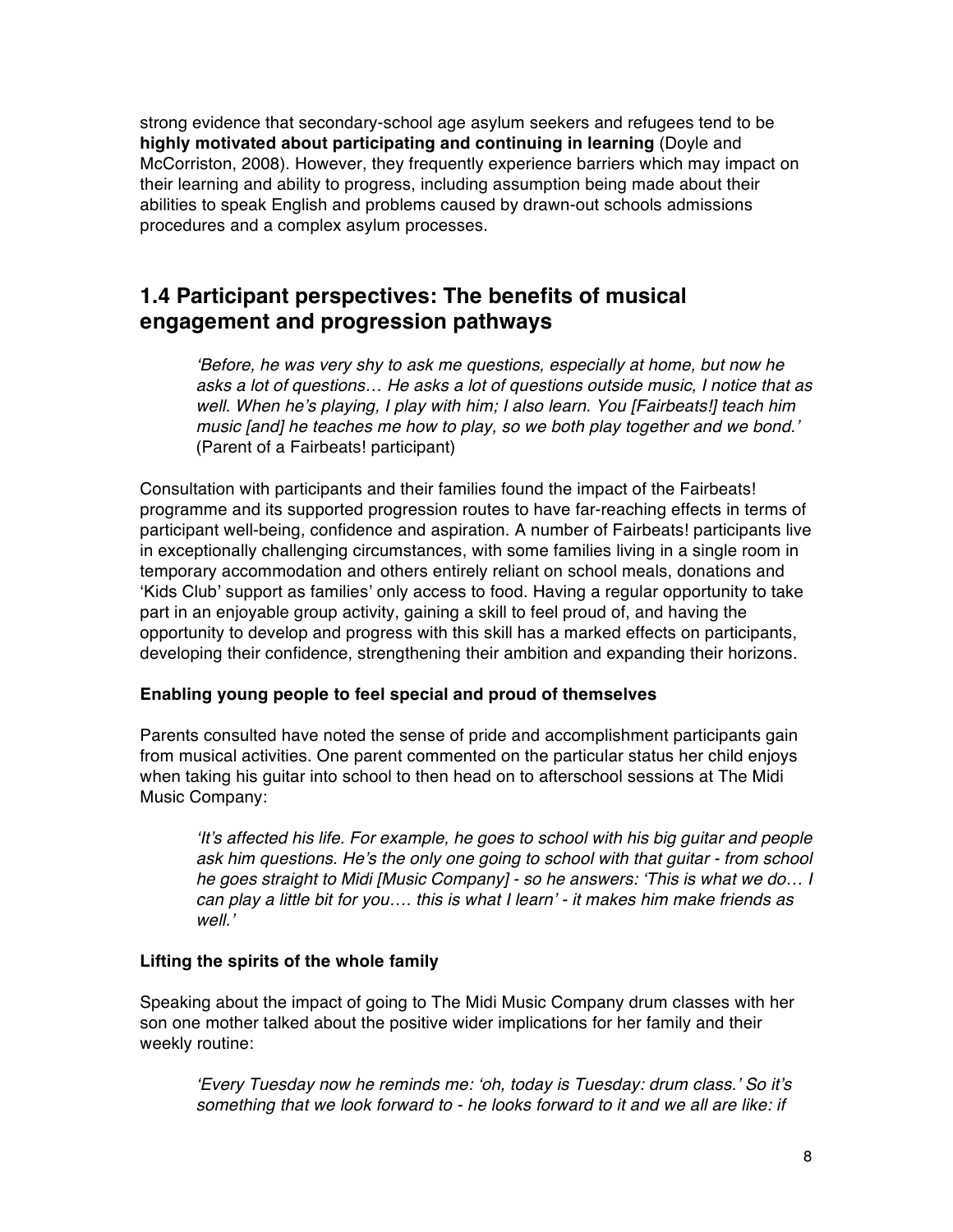*he*'*s happy, we*'*re supporting him. He goes to school and tells everyone -* ʻ*oh I go to music class*' *and most of the children are willing to register as well - they want to go the music class as well - that makes me happy, that makes him happy, and when he*'*s happy it passes over to the younger ones and everybody*'*s happy in the house - so I*'*m really, really happy with what he*'*s done.*'

### **Acknowledging that children have needs beyond shelter and sustenance**

Parents of Fairbeats! participants clearly articulated the value of support for their children that went beyond meeting their most straightforward needs and allowed them a richer social experience.

ʻ*Going out to mingle with other people makes them happy - which I wanted to keep on [offering them] but I couldn*'*t because of financial challenges and other circumstances beyond my control - so I was happy when I got the opportunity [at Fairbeats!]… I still try to source places that are OK, [to find] if there is anywhere that will help, apart from food. Food is* ʻ*everyday something*'*. Yeah, if they have food they*'*re happy, but I find that when they go out more with their friends or with their peers they become even more happy.*'

### **Widening musical horizons**

Participants clearly value the excitement of new musical experiences. When young people at the Rainbow Club are asked why they like doing music, the overwhelming response proved to be ʻbecause I learning new things'. For Fairbeats! participants who attended, responses noted the pleasure of ʻhearing all the different instruments and sounds and learning new notes and chords.' A parent also commented: ʻwith Animate he comes out happy… seeing a lot of instruments he has not seen before.'

### **Sharing experiences with ʻour parents'**

When we asked the young people who come to the Rainbow Club what would make the best music class in the world, one of the suggestions agreed by the group was ʻsharing what we do with our parents.' Parents too have emphasised how their child's taking part in music-making with Fairbeats! inside and outside AFRIL has strengthened the parent-child relationship: ʻwhen he's playing I play with him, I also learn. So from there, the interaction, we bond.' A number of families are particularly focused on performances and described their pleasure at videoing their children's performances to then regularly replay the recording at home.

### **The value of meeting new people and making friends**

The opportunity to meet new people, make friends and simply have fun was one of the main things that young people said they valued most about attending progression opportunities like Animate Orchestra and The Midi Music Company**:**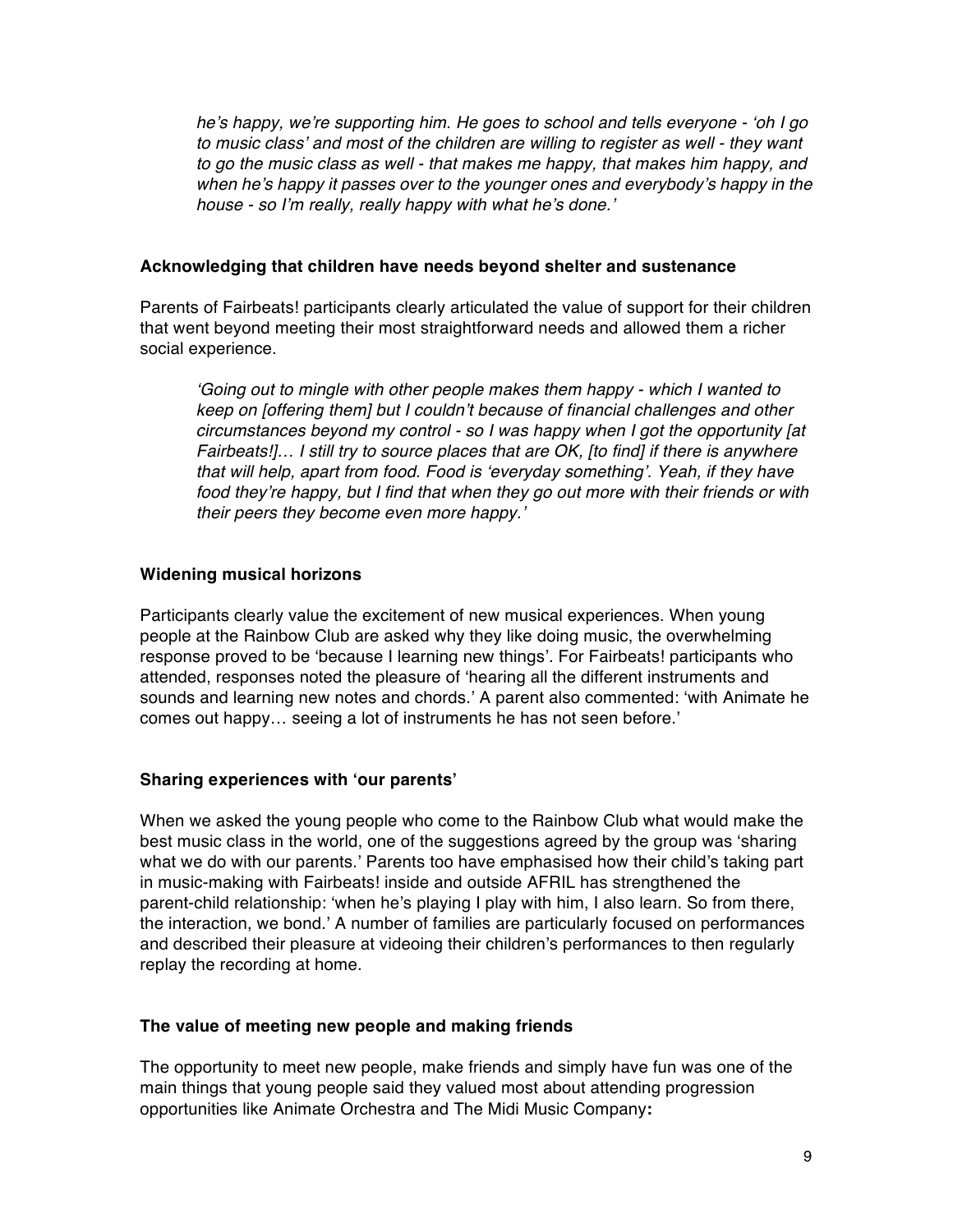ʻ*I like meeting people from different schools.*'

ʻ*More games, I like it when it is fun.*'

Parents also commented that participating in music has helped their children make more friends and feel more confident about having something to share with new people:

ʻ*Before he wasn*'*t [confident]. Confidence started with his ukulele.*'

ʻ*Even when I have a little thing to give them they are happy - it*'*s so important, apart from their daily food - so them making other friends is very, very important for them too and to me.*'

### **Skills to take part in activities beyond the progression routes Fairbeats! identifies**

Parents have noted the value of Fairbeats! in giving children and young people the skills and confidence to engage in other musical activities, independent of Fairbeats! support. One mother talked about the excitement her child now feels to have been invited to take part in the church band:

ʻ*He can*'*t wait, today he is going to church now for practice. The pastor say he*'*s going to be in the drum section – that where he got the idea.*'

### **Supporting families to be ambitious about their children's futures**

A number of parents of Fairbeats! participants have expressed the idea that musical learning can also be a stepping stone to other kinds of attainment. The parent of one child who is currently learning the flute with a Fairbeats! bursary (on a flute borrowed from Lewisham Music Hub) enquired whether this activity would be something that could help her child get into university. On being asked about attending arts activities at other venues in London, namely the Southbank Centre, another parent discussed the broader aspirations she held for herself and her family:

ʻ*I know about South Bank University - so if that name should be attached to a music company or a place for children, it must be a prestigious place as well. Before I even came here, I knew about* ʻ*South Bank University because I wanted to read law, so maybe one day I*'*m going to go there. So, if my children would have the opportunity to attach themselves to such a name that I*'*ve been dreaming of, yes, that would interest me.*'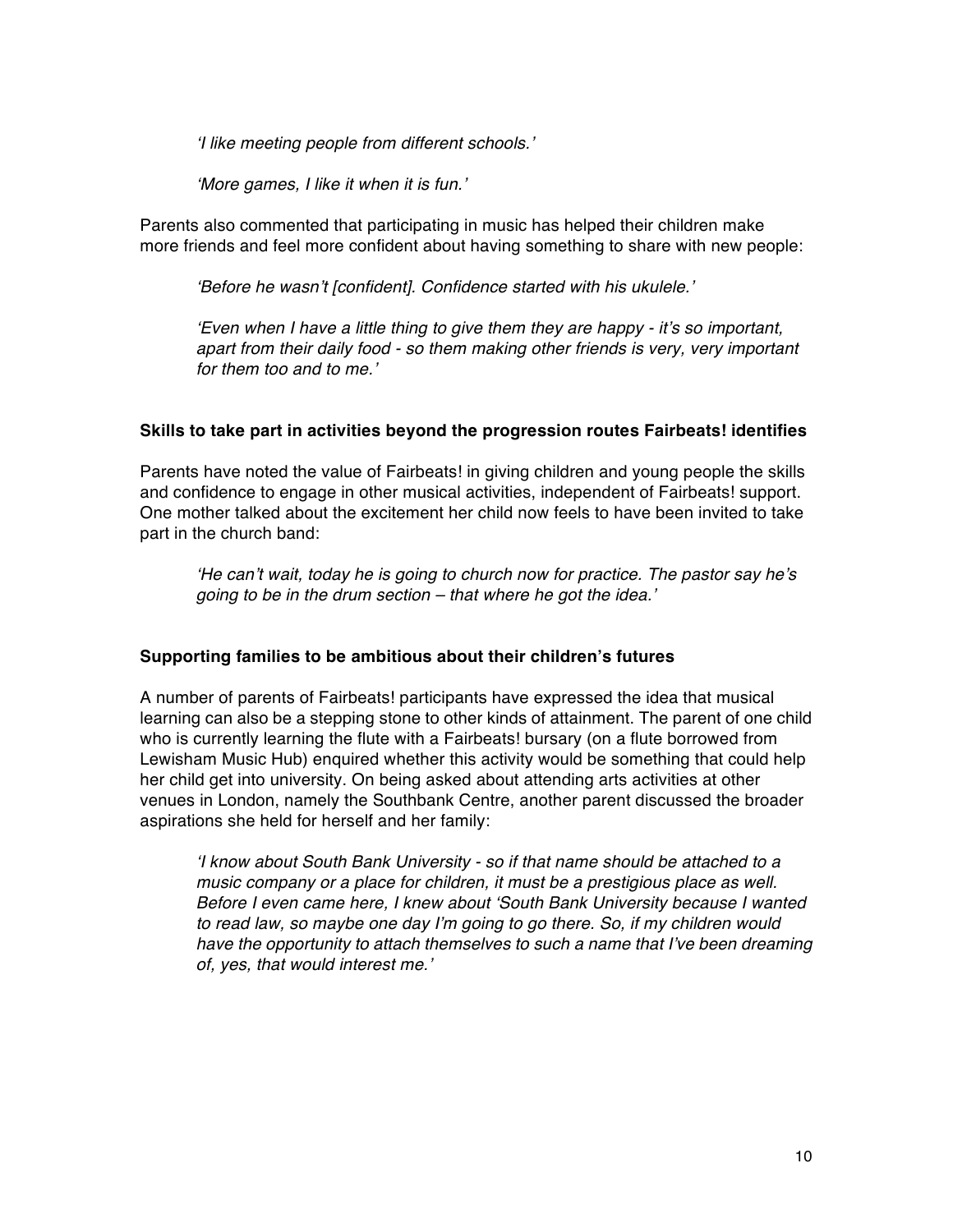### **1.4 Introduction to ʻcase study' organisations**

The report will examine musical pathways in practice, exploring the Lewisham borough as a model provider of progression routes for children and young people from refugee, asylum-seeking and new migrant families. The report tracks the potential route of children and young people from initial contact with a grassroots, non-arts-based organisation (Action for Refugees in Lewisham) which targets these communities directly; through an arts-based ʻintermediary organisation' (Fairbeats!) and onto a mainstream ʻnext-steps' programme or venue that offers broader musical (or participatory) activities for these participants (Animate Orchestra (Trinity Laban), the Horniman Museum, Lewisham Music Hub and The Midi Music Company). The following section offers a brief outline of each ʻcase study' organisations to be discussed.

### ʻ*Grassroots*' *organisation*

### *Action for Refugees in Lewisham*

Action for Refugees in Lewisham (AFRIL) is a small locally-run charity based in Lewisham, one of the most deprived local authority areas in England with a very high refugee and asylum seeker population. The organisation works to relieve poverty and isolation amongst this vulnerable group, to advance their education and to provide services which improve social integration. Created in 2006, the organisation helps on average 120 people in the local community each week, offering education opportunities, family support services and emergency supplies.

The Rainbow Club supplementary school (where Fairbeats! offers music-making activities) works with 65 young people, providing support for literacy and maths, as well as sport, art and music. Families come from Lewisham's Chinese, Eritrean, Nigerian, Ghanaian, Somalian, Sri Lankan and Algerian communities. AFRIL provides support to families who are asylum seekers and refugees as well as people from newly arrived communities, particularly those who are unemployed or struggling to get by. Some families that attend the centre are currently destitute, relying on food parcels and charitable donations to survive.

### *Intermediary organisation*

### *Fairbeats!*

Fairbeats! Music is a small charity based in southeast London, working to support young refugees, asylum seekers, new migrants, and their families to engage with musical opportunities within their local area and throughout London. Founded by Trinity Laban alumni Catherine Carter and Jennifer Raven, the organisation works to enable children and families from new minority communities to overcome the barriers they face to participate fully in the musical, cultural life and wider society of the UK.

Fairbeats! currently works with two community organisations, Action for Refugees in Lewisham (AFRIL) and Refugee Action Kingston (RAK). Working with 60 young people and their families on a weekly basis in Lewisham, Fairbeats! provides free music-making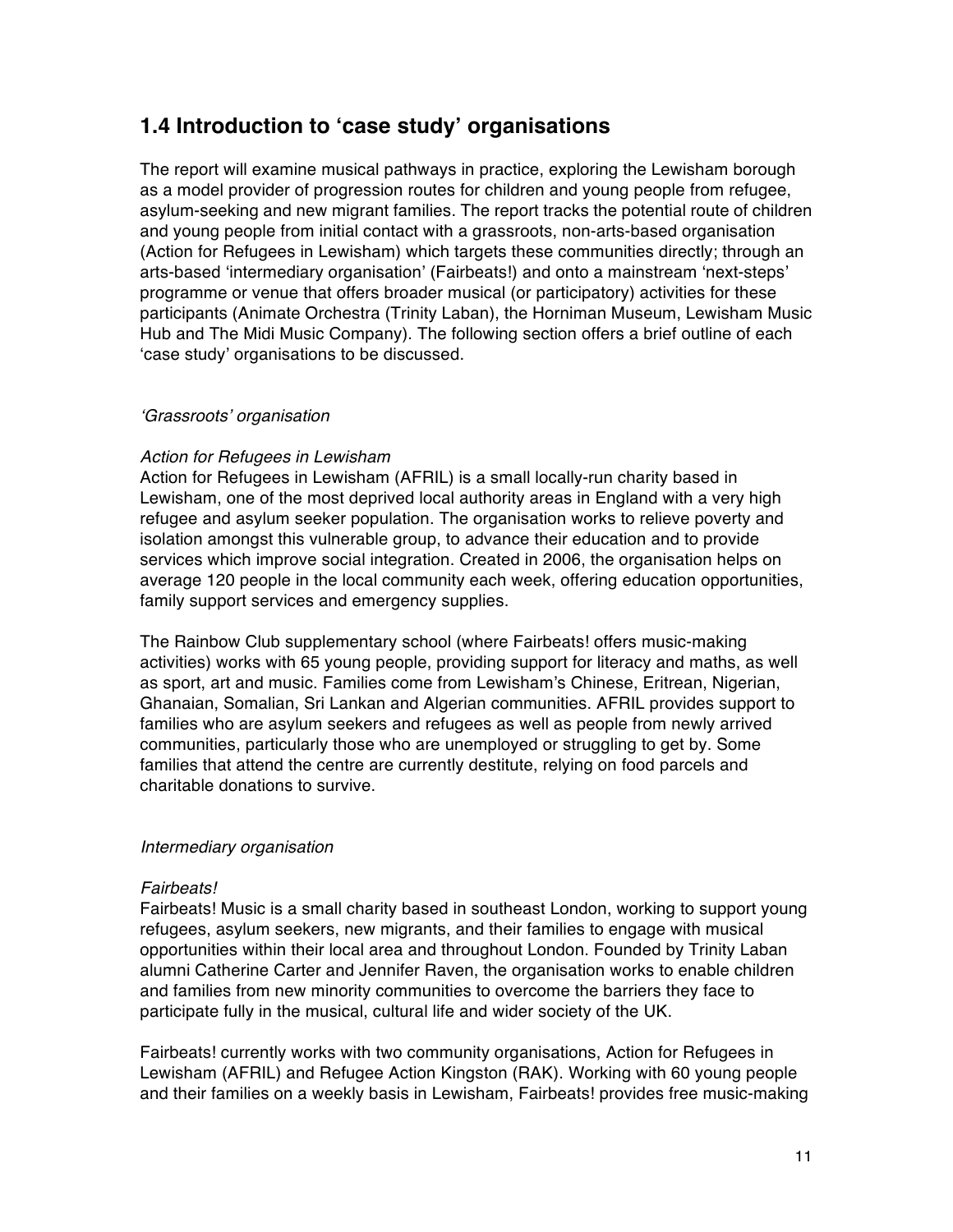experiences for children who attend AFRIL's Rainbow Club every Saturday during term time. The young people Fairbeats! works with come from diverse communities including from Nigeria, China, Iran, Algeria, Somalia, Ghana and Sri Lanka. Fairbeats! runs creative music sessions with reception, KS1 and KS2 classes providing opportunities for musical play and lots of singing. In KS2 all children also have the opportunity to learn either the fife or the ukulele in small groups and may also participate in the Rainbow Club band. Fairbeats! also works in partnership with Refugee Action Kingston, supporting young people from Afghanistan, Iraq, North Korea and Sri Lanka during every holiday period to take part in creative music making, singing and learning ukulele and fife.

#### ʻ*Next-step*' *organisations*

#### *Animate Orchestra (Trinity Laban Conservatoire of Music & Dance)*

Animate Orchestra offers young musicians in school years 5 to 10 opportunities to play together and create their own music in a ʻYoung Person's Orchestra for the 21st Century'. The programme offers a number of ʻlocal orchestra' courses which take place across the boroughs of Greenwich, Lambeth, Lewisham and Southwark, as well as the Animate Orchestra ʻperforming ensemble' which offers a progression opportunity for more advanced members. Local courses are usually of 2 days duration and introduce a range of creative skills (such as composition and improvisation) and musical skills (such as listening to and playing with others). At the end of each course the ensemble shares the music made in an informal performance to friends and family. The orchestra aims to enable participants to experience the musical teamwork of playing in an orchestra, while bringing their own ideas to how orchestras of the future might look and sound. Members comprise a wide range of cultural backgrounds with each ensemble's music reflecting its members' skills, knowledge and interests.

Fairbeats! participants have attended a number of Animate courses since 2013 as fife, ukulele and percussion players.

#### *Lewisham Music Hub*

Lewisham Music Hub is a network of local and regional music organisations supporting music learning in and out of school across the borough and beyond for young people aged 5 to 18. The Hub reaches over 5000 young people each week, providing music-making opportunities in the borough, in schools and beyond. This provision includes instrumental and vocal lessons for most of the borough's schools as well as a wide range of lessons, bands and choirs and ensembles in after-school centres and at Lewisham's Saturday music centre. Lewisham Hub is also a lead partner for Animate Orchestra (see above).

Fairbeats! participants have taken part in a ukulele half-term course run by Lewisham Hub, and the Hub has been pro-active about lending Fairbeats! participants instruments when needed. Currently, one Fairbeats! bursary holder has a Lewisham Hub flute.

#### *The Horniman Museum*

The Horniman Museum and Gardens were founded by Victorian tea trader and businessman Frederick Horniman who, in 1901, gave them to the people of London for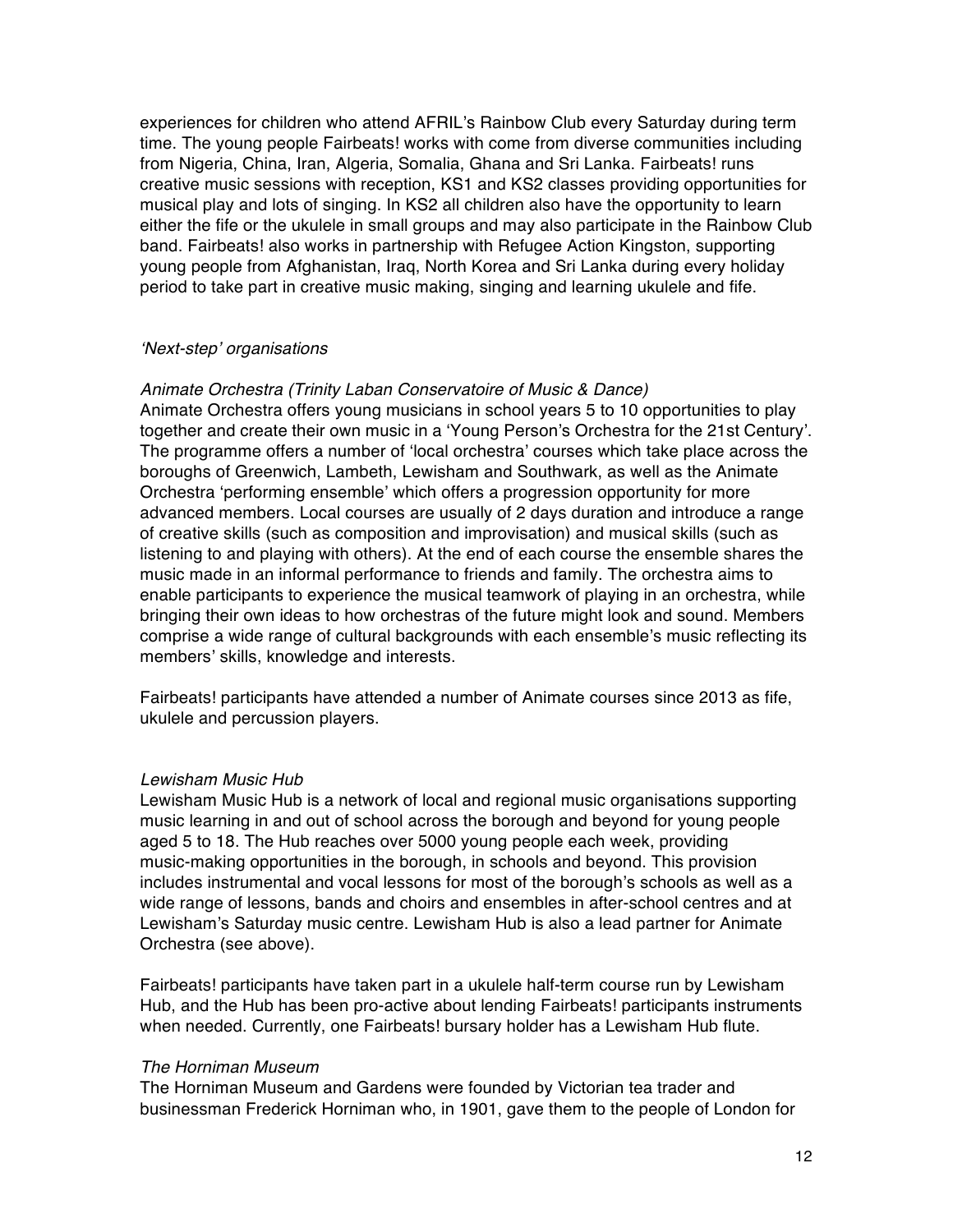their recreation, instruction and enjoyment. The institution holds nationally-regarded collections in anthropology, natural history and musical instruments, an aquarium, 16 acres of landscaped gardens and offers a year-round programme of exhibitions, activities, events and performances for visitors of all ages. The Horniman Museum has a close partnership with Lewisham Refugee and Migrant Network, with whom they regularly stage events, including a broad programme of activities as part of annual Refugee Week celebrations.

Fairbeats! Music has given performances with groups of young people from AFRIL and their families at 'Crossing Borders' 2012 and a Refugee Week Celebration event 2013. Fairbeats! subsequently led workshops for five AFRIL families at the Horniman in summer 2013 as well as supporting them to attend the Horniman's summer play day.

### *The Midi Music Company*

Founded in 1995, The Midi Music Company (MMC) works with children, young people and adults on a range of educational & creative projects. The organisation provides a space for children and young people to be inspired and find a way into music and the creative industries, offering affordable music classes for children and career development for emerging artists to help them make their way in the music industry.

Three young people currently receive a Fairbeats! music bursary to attend guitar and drum group sessions at The Budding Musicians Club.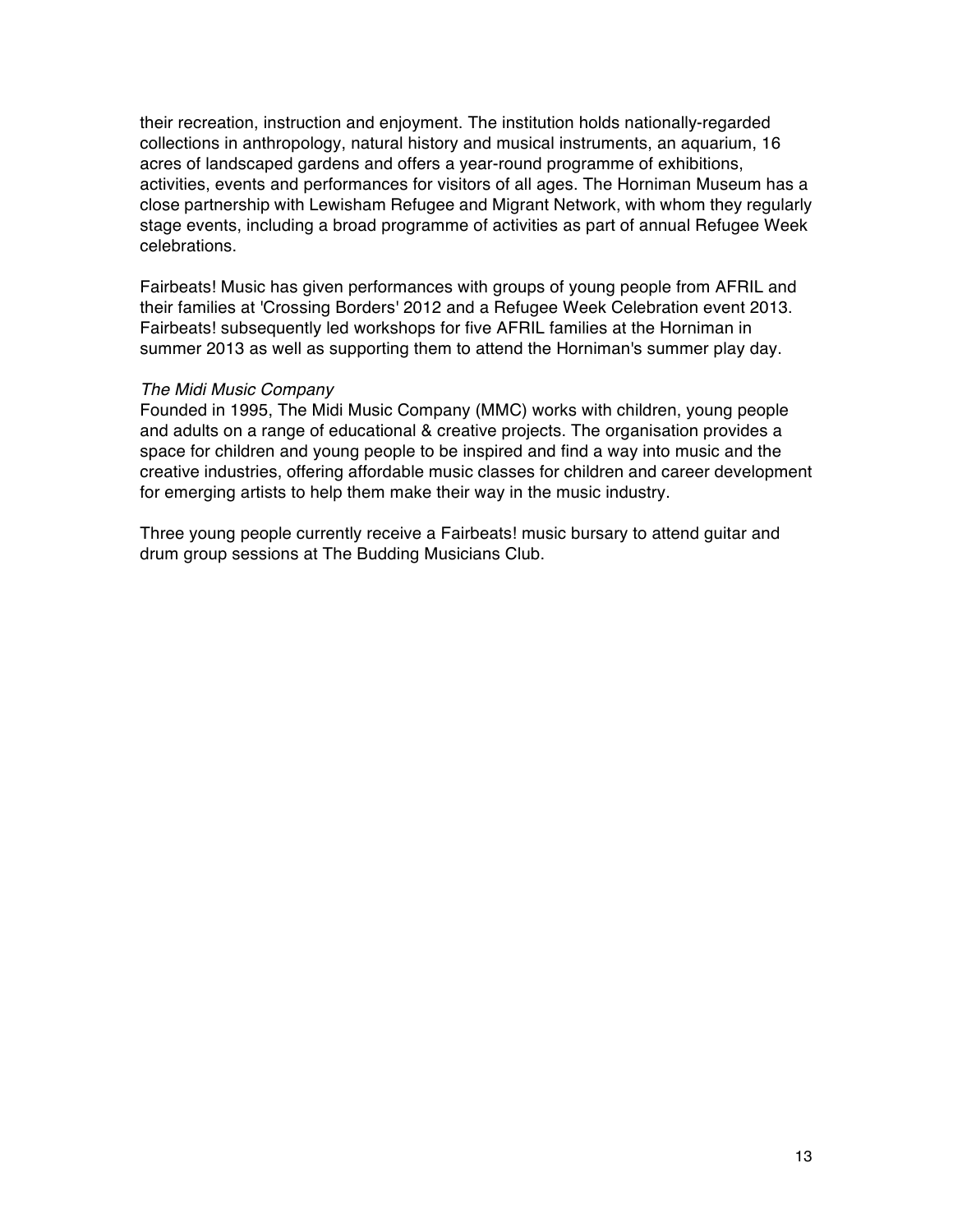### **2. Progression Journeys**

### **2.1 Articulating missions: Laying the foundations for progression route partnerships**

Forming secure and meaningful progression routes for children and young people from refugee, asylum-seeking and new migrant families in these challenging circumstances requires close partnership work between organisations along the chain. Reflective consultation found that establishing an **honest, shared understanding** of each participant organisation's mission and ethos is critical in developing strong working partnerships in this field, and is the first step in ensuring a stable and productive progression route. Our research established the value of ʻintermediary' organisations in the fields in being able to assess the appropriateness of a progression route for individual participants, and from here being able to advise on (and where appropriate, provide) any necessary support to ensure good outcomes for attendees.

It emerged that when organisations along the progression route share an **emphasis on the social value of music-making** (or participatory activity in general) and demonstrate a **ready and practical commitment to inclusivity**, then the need for ʻtargeted' programmes or prior experience working with these communities within ʻnext-step' organisations proved less crucial than might be expected. When cultural organisations articulate **ʻartistic excellence'** as a primary mission alongside the pledge of accessibility, it was found that further communication may be required between the ʻintermediary' and ʻnext-step' organisation to ensure that the ʻterms of engagement' for participants from these communities are understood and agreed on both sides.

### **ʻGrassroots' – ʻintermediary' organisations**

The partnership between AFRIL (Action for Refugees in Lewisham) and Fairbeats! is founded on a clear sense of shared goals. AFRIL's mission is to empower refugees to acquire skills and knowledge, to support refugees to access services and to provide volunteer experiences for refugees in order to build and develop skills. Fairbeats! itself grew out of a partnership with AFRIL and as such shares similar goals: seeking to provide music-making opportunities a tool to empower people from new minority communities to acquire new skills and knowledge. In this capacity, Fairbeats! offers a carefully tailored progression route for children and young people at AFRIL which chimes with the aims of the ʻgrass roots' organisation: Fairbeats! works to enable children and families from new minority communities to develop new skills, connect with others through music and overcome the barriers they face to participate fully in the social and cultural life of the UK.

AFRIL's founder and director Iolanda Chirico notes the strength of the Fairbeats! Partnership:

ʻ*Working together has enabled us to deliver afternoon activities which are very popular with the children, staff and parents. Children who find it difficult to engage in the literacy and numeracy sessions have been given the opportunity to shine in*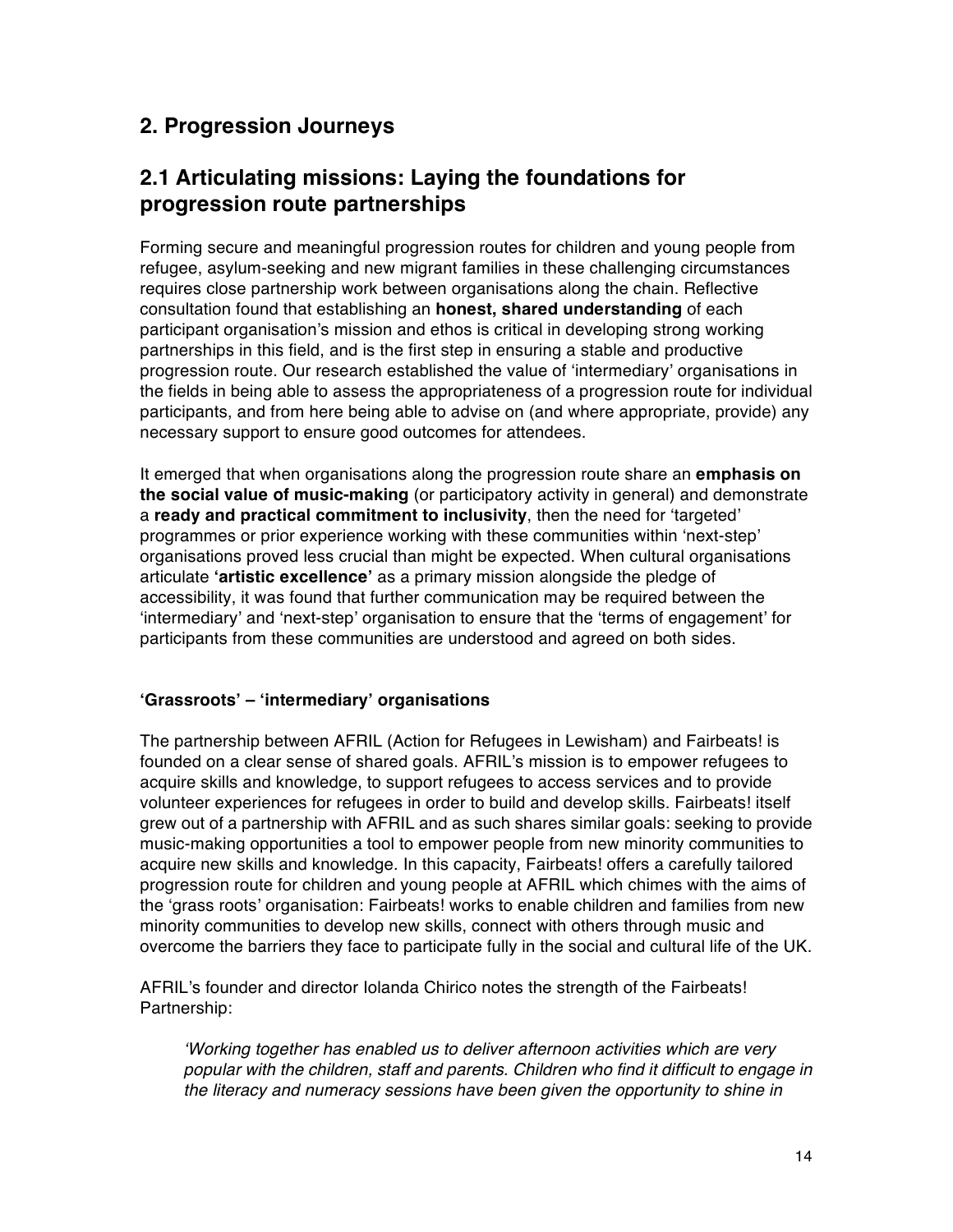*other subjects… Taking part in music sessions outside AFRIL has opened many other doors, giving the children the opportunity to practise and learn music also with other providers, accessing services which they would have not used otherwise.*'

Catherine Carter of Fairbeats! has suggested some key practical ways to maintain and strengthen this sense of shared purpose in such a partnership:

• **Monthly partnership meeting** between the grassroots centre manager and the ʻintermediary' organisation project manager to share plans and stay connected in terms of project strategy and aims.

•**Sharing impact studies/evaluations** to ensure that the grassroots organisation staff are aware of the broader social impact of such an ʻintermediary' project, beyond just musical learning.

• **Offering training to grassroots staff and volunteers** about the benefits of music making for young refugees, asylum seekers and new migrants and how to best support a project like Fairbeats! to have the most impact, creating a sense of shared endeavour.

• Offering opportunities for core staff and volunteers from the **grass roots organisation to get involved with the ʻintermediary' music project** and get to know leaders during practical projects.

### **ʻintermediary' - ʻnext-step' organisations**

As outlined in a recent study of participatory arts with young refugees and asylum seeks, it is crucial to note that ʻarts activities, in and of themselves, have the potential to harm as much as assist young participants' (Lockowandt, 2013: 6). ʻintermediary' organisations in this field therefore have a vital role to play in establishing the appropriateness of progression opportunities for their participants, and consultation found this process begins with a clear and honest exchange of organisation mission.

It emerged that there can be considerable divergence between the organisational missions of ʻintermediary' and ʻnext-step' organisations, without a necessarily negative impact on the partnership or outcomes for participants. The four ʻnext-step' cultural organisations consulted articulated a broad range of aims, which resonated to varying degrees with Fairbeats!' own mission. Rather than it being critical for larger cultural organisations to specifically target young people from children and young people from refugee, asylum-seeking and new migrant families, highly successful outcomes (often requiring little further practical support *in situ* from Fairbeats!) were generated when ʻnext-step' organisations' aims articulated the strong social value of participatory activity.

For instance, consultation revealed the progression route between The Midi Music Company (MMC) and Fairbeats! to be working particularly effectively, with both organisations placing a firm emphasis on the social value of music-making. While MMC places the intrinsic value of music at the heart of its work (its executive director Wozzy Brewster stating: ʻ*we*'*re music first, always music first: [MMC] is about our love for music,*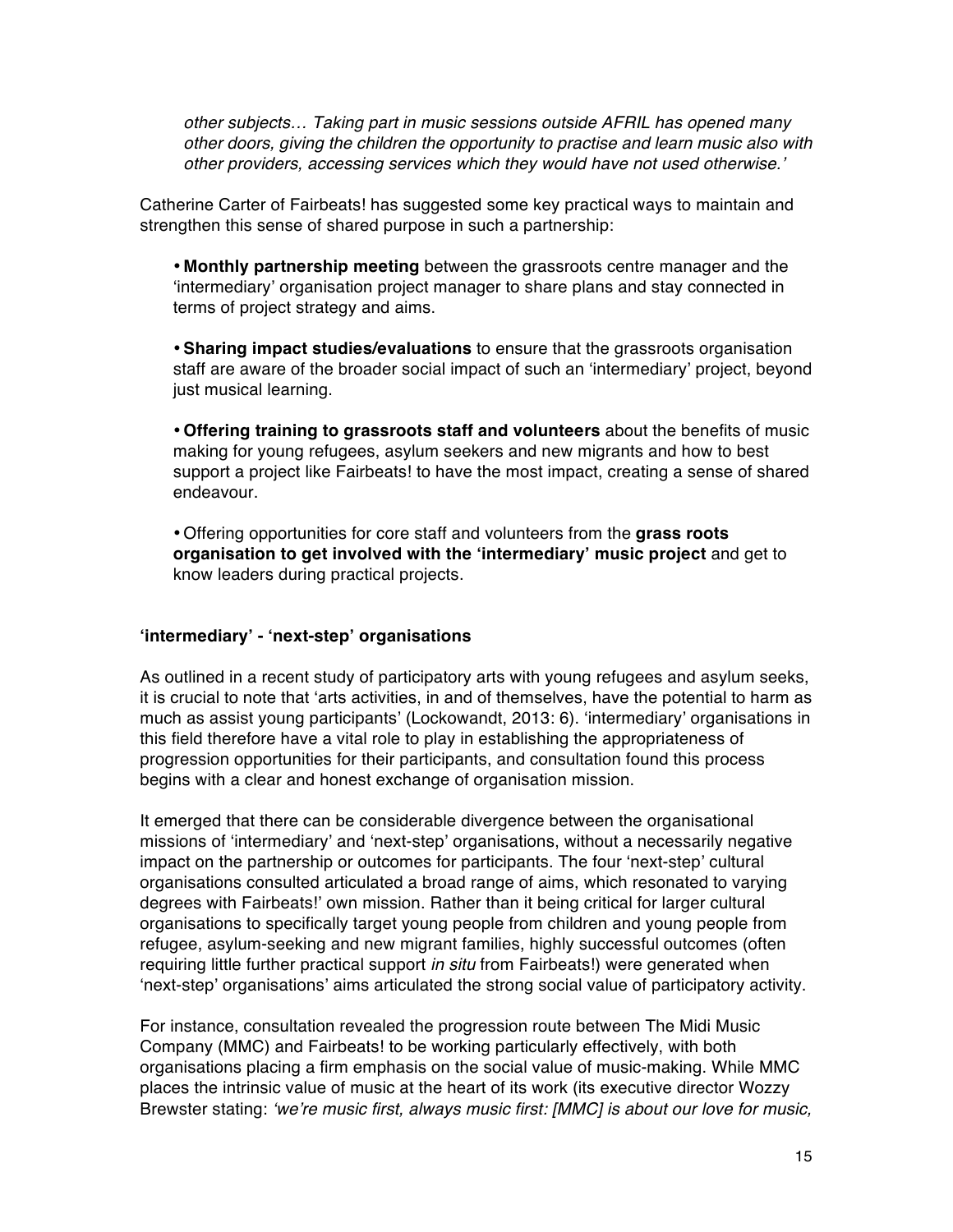*and about promoting music and other art forms to children and young people*'), the organisation is wholly committed to inclusivity and accessibility: ʻ*It*'*s about creating a foundation so children can access music*'*.*

Thus, further to its musical aims, MMC has a clearly articulated vision which encompasses the wider social value of arts participation in terms of nurturing aspiration, offering equality of opportunity and promoting social integration:

ʻ*From the start, our vision has never changed. Our core aims were to create opportunities for children and young people to enter further and higher education; to support them to further their own enterprises; to develop technical skills; to develop a platform for mixed-ability learning, particularly in terms of combating racism and promoting equality; and to develop international youth arts initiatives.*' (Wozzy Brewster)

As will be discussed in the section below, this ethos of equal opportunity has strong practical implications for the experience of Fairbeats! participants attending MMC sessions and has resulted in excellent outcomes for participants.

The Horniman Museum does not offer regular participatory arts opportunities, but articulates a clear mission concerning the importance of open access which resonates strongly with Fairbeats!' own vision:

ʻ*Our mission is to share learning and understanding about the world and its culture… Our aim is to be inclusive… We*'*re a resource, and it*'*s about opening up that resource and making people feel welcome. We*'*re very open; a lot of our priorities are about empowering people to use us independently…*' (Rachel Harrison, Community Engagement Officer)

This practical commitment to inclusivity and the social value that the institution places on cultural engagement is embodied in the museum's extensive work with refugee and asylum seeker families (beyond collaborating with Fairbeats!). In discussion, this prior experience was judged to be valuable by Fairbeats! co-founder and project manager, Catherine Carter, when considering a collaborative Refugee Week project:

ʻ*It*'*s been really helpful that you have experience of working with refugees in the past - a lot of the time we are working with organisations for whom we are the experts.*'

However, the response from Horniman Museum's Rachel Harrison emphasised the particular value of a clear mission (in this instance, to be an accessible site of cultural exchange) in underpinning the institution's practical approaches:

ʻ*I think a lot of the time [our work in Refugee Week] is just awareness raising… The collection can allow people to understand each other and that is probably why we are so good at [providing accessible opportunities]; that is our mission - whereas that won*'*t be the mission of [another arts organisation]: their mission is about quality and artistic product, whereas essentially we are a kind of social, cultural place.*'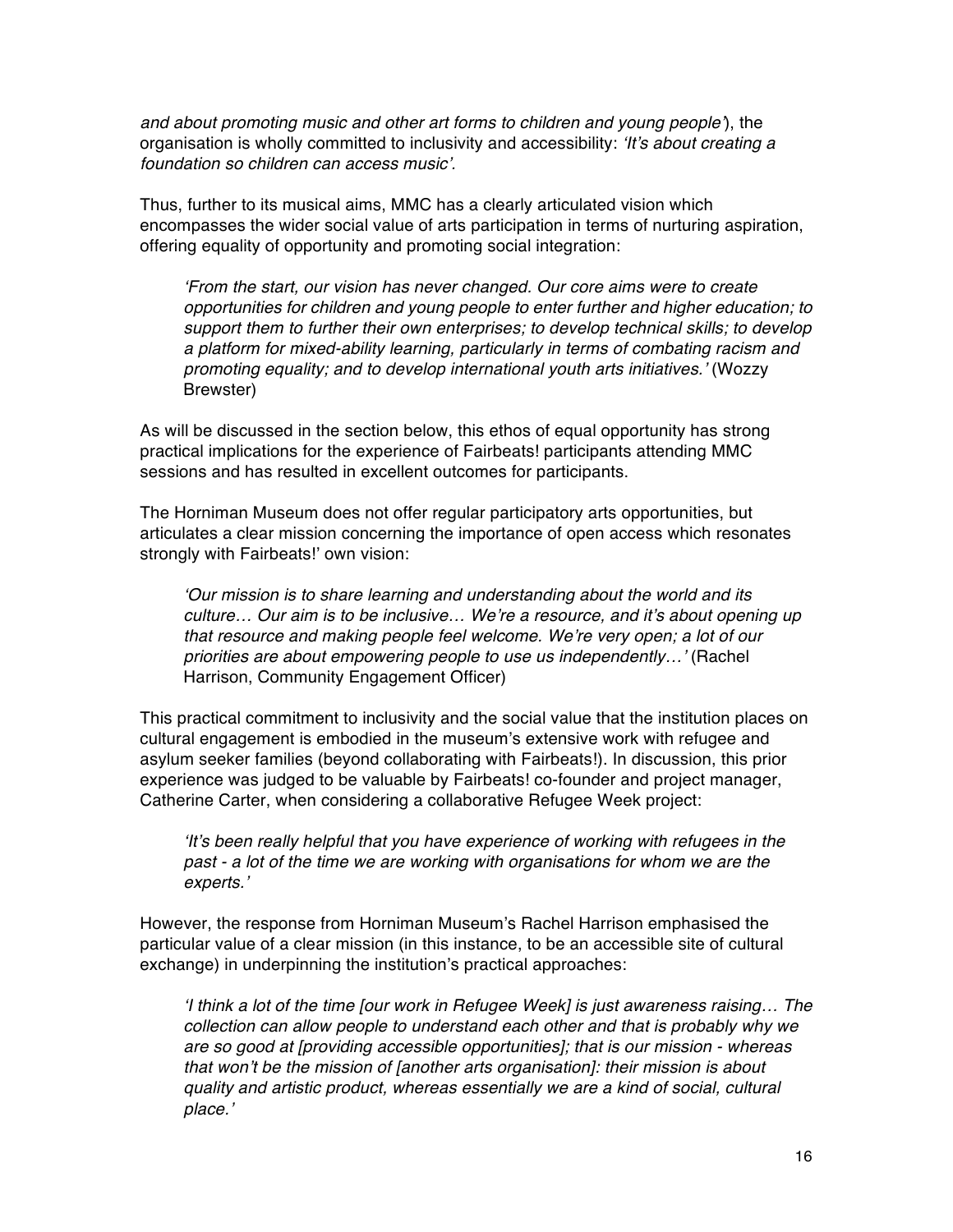While in this instance the partnership was initially formed through more practical shared interest in Refugee Week, the ongoing strength of the partnership has been forged by these clearly-articulated, shared social values.

It is interesting to note some of the challenges in establishing progression routes between ʻintermediary' and ʻnext-step' cultural organisations/programmes which cite ʻnurturing artistic excellence' as a core mission as well as providing accessible and inclusive participative opportunities. The challenges of leading mixed-ability groups will be discussed in the section below, but consultation suggests that this complex twin-mission can pose certain barriers to the successful integration of participants from ʻintermediary' organisations such as Fairbeats!. With additional practical support such barriers can be overcome, but gaining an understanding of the possible challenges for participants (and for session facilitators at the ʻnext-step' organisation) before attendance begins is crucial. This prior understanding is dependant on the clear articulation of the mission driving the ʻnext-step' organisation but may also be supported by time spent *in situ* by a representative from the ʻintermediary' organisation, in order to explore the opportunity's appropriateness and to prepare any necessary extra support that may be required.

### **Recommendations**

- ʻintermediary' organisations should be mindful that progression routes need to be **carefully assessed for their suitability** through close consultation with the relevant ʻnext-step' organisation.
- It is crucial to set aside some time to **share and reflect on organisation missions**. However, while missions may diverge considerably between organisations, a practical and concerted commitment to **inclusivity** is a good indicator that this will offer a successful progression route.
- A primary emphasis on **ʻartistic excellence' may signal potential barriers** to engagement among some children and young people in such challenging circumstances. However, these barriers can be overcome through honest and open discussion between organisations at the early stages of establishing the progression route.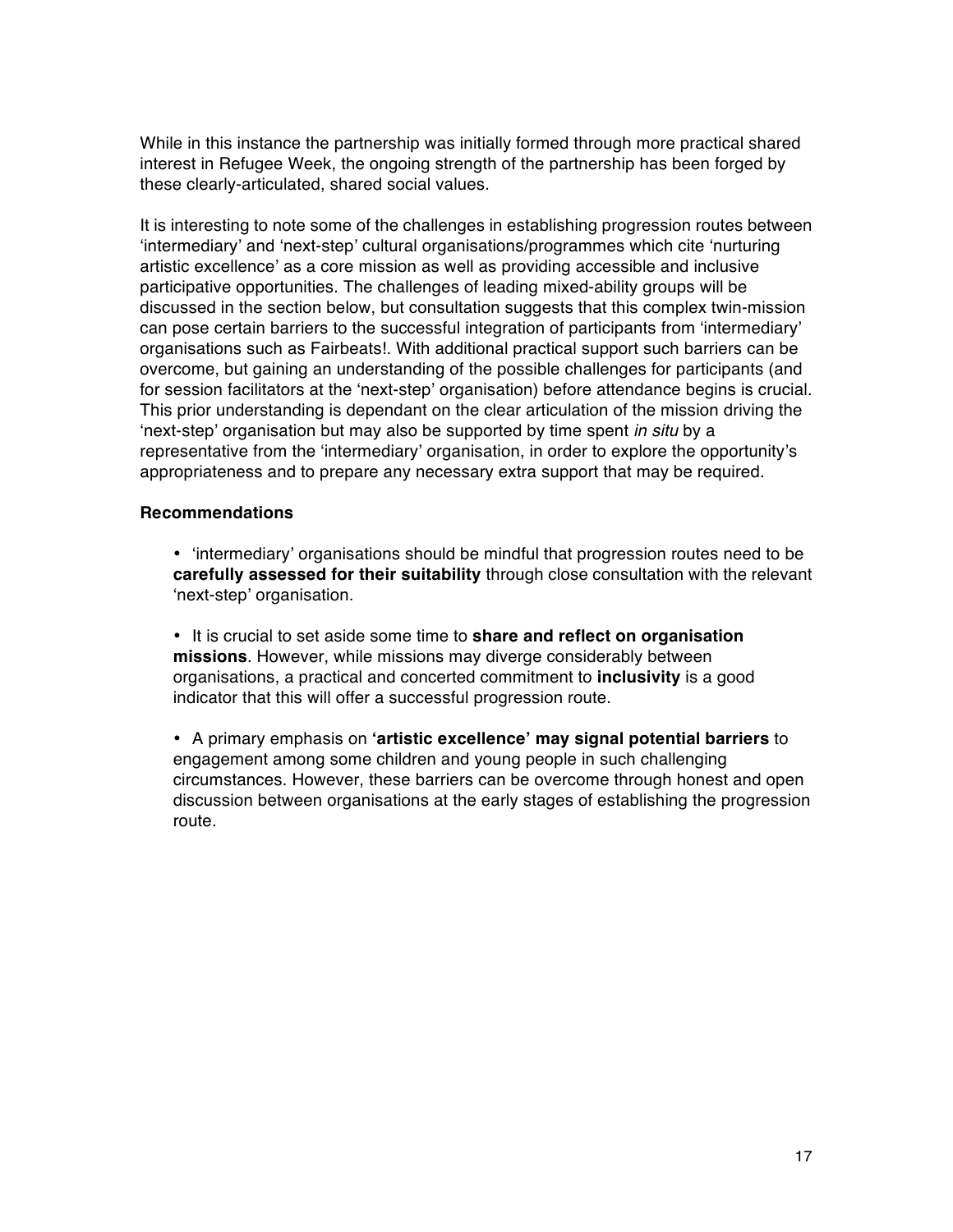### **2.2 Before the opportunity begins: Setting up positive progression experiences**

ʻ*There are places where you go, me personally – and let me speak for myself, as it is now my circumstances… There are some places I will go, I will feel inferior… because of the class of people who are there [and] the way they are behaving, so I feel segregated.*' (Parent of a Fairbeats! participant)

Once a pathway has been established in principle at an organisational level, there are a number of advance, practical issues to consider to ensure a positive progression route for participants. This section explores processes of planning and information-sharing that best secure positive transitions.

The section firstly documents the barriers articulated by participant families and by Fairbeats! managers which may obstruct participants from taking up new progression routes. From here, the section outlines some strategies Fairbeats! has developed to overcome these barriers at the grassroots stage. The section then highlights the vital ʻin loco parentis' role such ʻintermediary' organisations play in supporting musical progression, and outlines the implications this may have on the administrative process and on pastoral support plans of the ʻnext-step' organisations.

### **Identifying the practical and perceptual barriers to participation**

Fairbeats! leaders work with young refugees, asylum seekers and new migrants in Lewisham every week during term time throughout the year. This puts the organisation in a position to build powerful relationships with families facing many challenges in their day-to-day lives. When we talked to participant families about what might stop them from getting involved in participatory activities outside the centre, they mentioned:

- Financial barriers: Parents and carers on low incomes or with no income are unable to afford fees and travel costs;
- Language barriers can make it difficult to know what opportunities are on offer, what they comprise and whether they feel suitable;
- There is a lack of knowledge about where and how to look for such opportunities;
- There is a strong perception that families might not be welcome at such sites, so it may be better to ʻstay away'.

Further to these, Fairbeats! staff have noted various additional barriers which may obstruct participants from taking up progression opportunities:

- Music is a low priority for families who face so many challenges in their day-to-day life;
- Some parents have poor literacy skills which means it can be difficult to communicate information;
- Children with very low-level musical skills sometimes don't initially express interest in taking part/don't enjoy taking part which is communicated to parents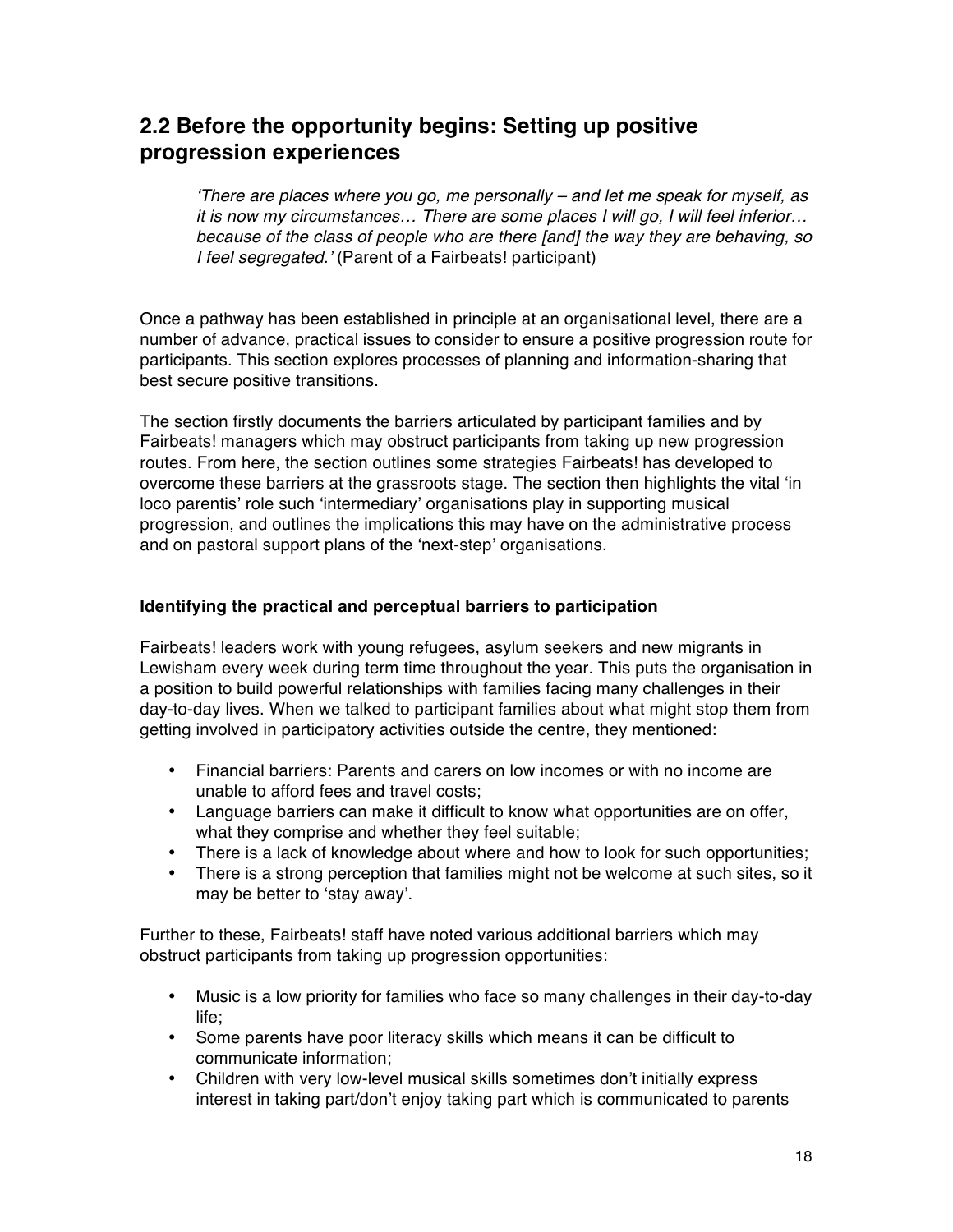and means there is no culture of seeking out opportunities amongst families;

- Some parents do not have access to the internet;
- Some parents seem unconfident to use public transport or to travel to new areas.

### **Readying participants for progression at the grassroots-intermediary level**

Fairbeats! has put in place a number of strategies which aim to ready children to progress in their music-making beyond AFRIL. By embedding a culture of music-making at AFRIL, Fairbeats! has been able to get to know families and enable children to experience music-making and then develop fledgling musical skills. From here, the organisation has been able to identify young people who would like to do more music and offer practical support to parents for getting the children to musical projects outside AFRIL. Strategies at this grassroots level to ready children to progress with their music-making include:

*Embedding open-access music-making experiences at the heart of the grassroots offer* The 60 young people who come to AFRIL every week primarily to support their literacy and maths development now also receive at least half an hour each Saturday of creative, fun, high-quality music making tailored to their needs and designed to enable every child to take part in a fulfilling and positive way. Each term they perform to their parents and every week the project manager Catherine Carter greets parents at the beginning of the day, handing out information and instruments and actively building up a relationship with families based around music. This means that the parents of children who discover they want to get more involved with music know where to come to find out more.

*Organising performances and trips outside the centre for everyone to take part in* To build confidence about travelling to new areas and going to new venues, ʻintermediary' organisations should create opportunities for grassroots families to travel as part of larger supported groups to unfamiliar spaces. Fairbeats! music performances at the Horniman Museum have led onto return visits by families in smaller groups to take part in workshops and summer fun days.

### *Identifying local opportunities and telling parents about them*

The ʻintermediary' organisation should be well-networked and in touch with what is going on locally, proactively seeking out appropriate opportunities and bringing them to the notice of families who may be ready and able to take the ʻnext-step's of progression themselves. Organisations, such as Sound Connections, play an important role in offering support for both ʻintermediary' and ʻnext-step' organisations to build networks and keep informed.

### **ʻintermediary' organisations acting ʻin loco parentis'**

As an ʻintermediary' between wider musical opportunities for children with parents who, for example, may not speak English or who have no access to public funds or right to work in the UK, Fairbeats! **often handles tasks that would normally be carried out by parents**, from supplying food, arranging transport and managing timings. When recently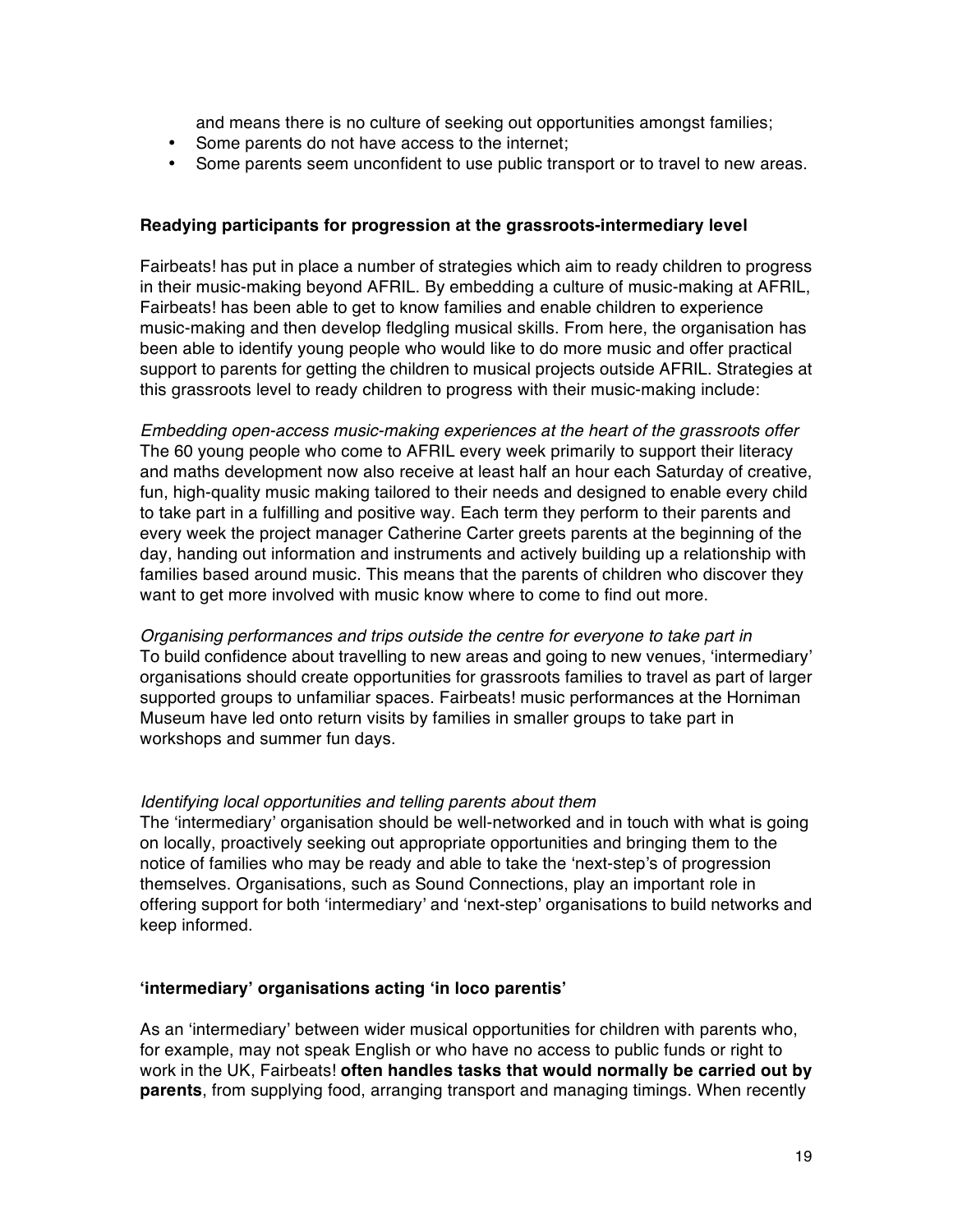supporting one participant to attend a music networking event Jenn Raven (co-founder and music leader at Fairbeats!) noted:

ʻ*When X looks at the details for an event like this, her first questions are really about the basics of surviving the day. Knowing that food is free is essential for her… Without Fairbeats! buying her ticket and me chaperoning her from home and back she simply wouldn't have been able to attend.'*

Fairbeats! staff thus find themselves *in loco parentis*, bridging the gap between grassroots organisations and ʻnext-step' cultural organisations for young people. The tasks regularly carried out by Fairbeats! include:

**Filling in forms:** Fairbeats! often completes all the necessary forms to be sent to the ʻnext-step' organisation, and/or works to simplify enrolment information in order to communicate it to families. Forms are often required for each individual participant so must be completed one by one.

**Administrating payment of enrolment fees:** In some instances this requires a Fairbeats! representative travelling to the venue or completing individual payment transactions online.

**Paying for travel and food in advance of the day:** Depending on the circumstances of the family, it is often necessary to provide participants with funds for transport and food. This must be arranged before the day, as many children will not be able to attend without parents receiving transport money in advance. (This process also relies on having built up a trusting relationship with families).

**Organising routes and transport:** This may include creating a map and identifying a bus route from home to the ʻnext-step' opportunity venue, or arranging a support worker to meet and accompany a child (when a parent is working or unable to travel).

**Offering friendly reminders:** Fairbeats! have found that reminding parents face-to-face in the week before and on the day before by text can help ensure a participant's attendance.

This work is willingly undertaken by Fairbeats! as the ʻintermediary' organisation, but it is of great assistance when ʻnext-step' organisations recognise and support this kind of intervention in their own administrative processes (see recommendations below). Taking this role requires capacity and planning by organisation staff. It can be time-consuming but a commitment to working this way ensures greater engagement of participants.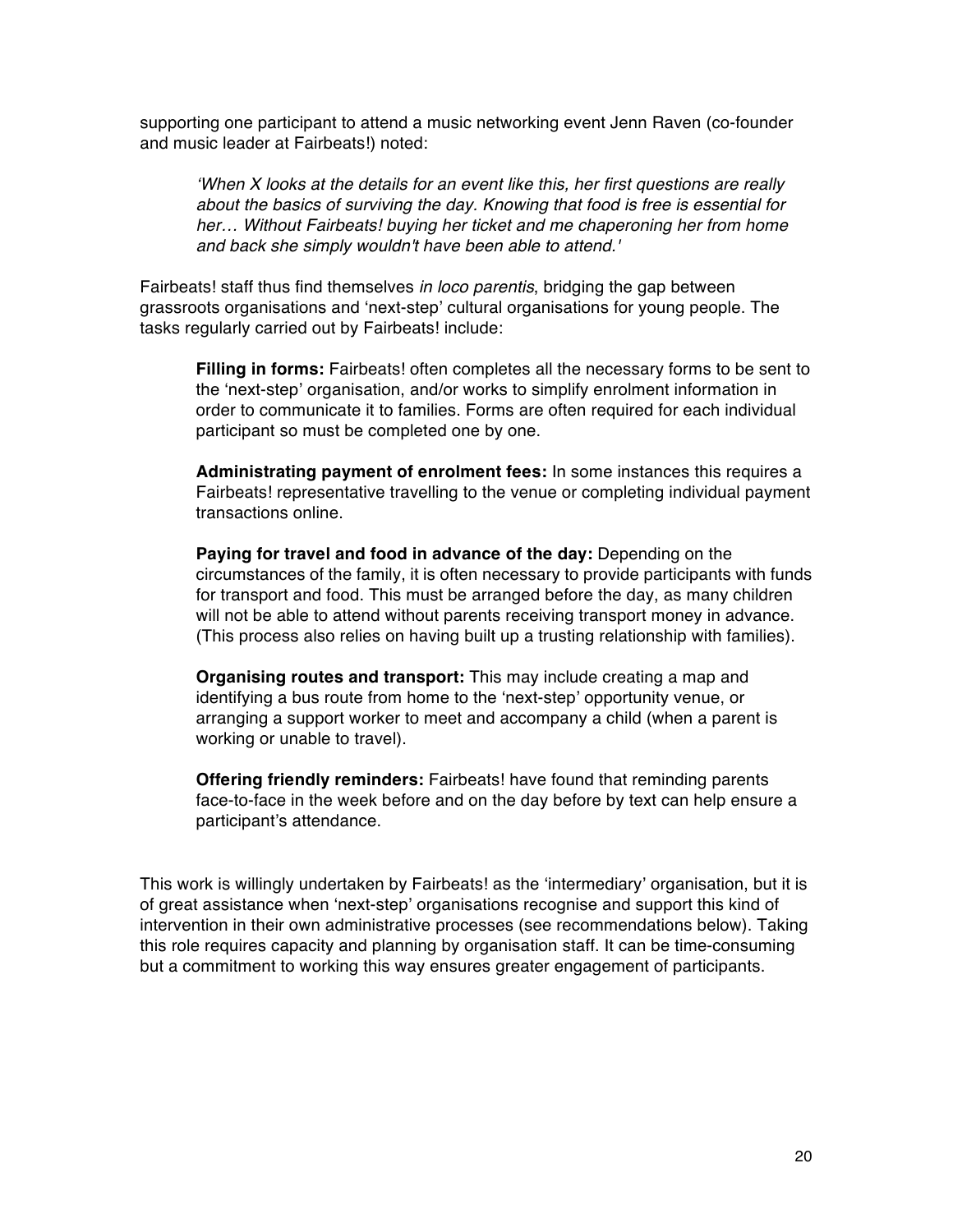### **Establishing the planning process between ʻintermediary' and ʻnext-step' organisations**

Consultation between Fairbeats! and ʻnext-step' organisations highlighted a number of key ways that administrative planning and information-sharing can ensure children and young people from refugee, asylum-seeking and new migrant families get the best out of progression opportunities.

As discussed in Theme One, when an organisation cites social inclusion as a primary aim, participant engagement with the progression opportunity may be relatively straightforward. Here the advance support needed may only be financial and logistical, and thus directed towards parents rather than the organisation providing the opportunity, as outlined above. For instance, given that MMC supports a large number of other participants facing challenging circumstances, and has a long history of working with Social Services, Connexions and homelessness units as referral partners. This experience and protocol means that Fairbeats! participants tend not to require additional support beyond assistance in making initial contact. As stated by the organisation's founder and director:

ʻ*You*'*ve got to look at where we come from as an organisation - and the make-up our client group… [Young people] are coming into an environment here which doesn*'*t single them out because of their social or economic background and doesn*'*t make them stand out, because the nature of the majority of our client group is that it is diverse… a lot of our clients are from low income families, but we know that regardless of one*'*s background, it*'*s about the goals and aspirations; it*'*s about inspiring the individual.*'

However, when the ʻnext-step' organisation's aims are weighted towards musical outcomes without such a diverse client base, and particularly if the organisation has less experience of working with this particular group, there may be some practical planning steps that can be taken to ensure positive experiences for young people. These steps may not be directly linked to the running of session (see Theme Three), but are about exchanging information where needed and providing the external support required for a participant to make the most of the opportunity. As noted by Catherine Carter of Fairbeats!, it is ʻintermediary' organisations who are best placed to hold and/or share this kind of contextual information about a participant's needs:

ʻ*it*'*s about having a presence, every week - to be there to know what the issues are outside the room, [in order] to support participants to make the most of what*'*s happening in the room.*'

The intermediaries role in supporting engagement with next steps can lessen over time and the period this takes will vary for each participant. As they become more familiar with the journey, the ʻnew' setting and the activity, confidence can grow and with that independence.

As the ʻkeepers' of this kind of knowledge, ʻintermediary' organisations can choose to share necessary information with larger cultural organisations who likely do not have capacity or close personal bonds with a participant to gain this information first-hand.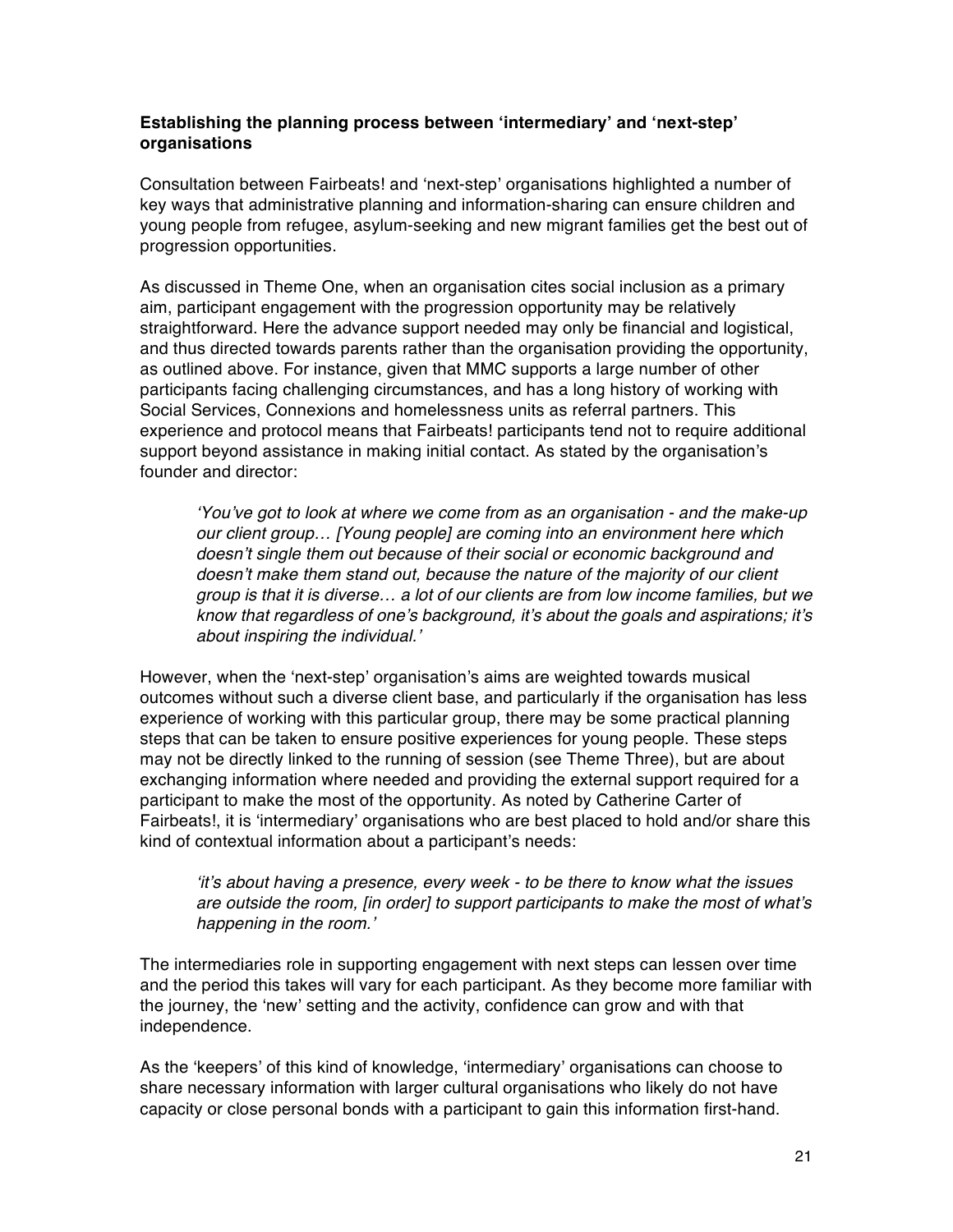#### *Context and raising awareness*

All of the project managers we spoke to emphasised that they felt they did not need to know specific individual information about young peoples' home life and personal circumstances in advance of attending. It was noted, however, that an understanding of the more general issues that might impact on a young refugee, asylum seeker or new migrant was crucial to creating an environment in which they could flourish. Jenn Raven, co-founder and music leader at Fairbeats! suggested it was important for ʻnext-step' organisations to grasp the role organisations like Fairbeats! played in ensuring that new experiences are positive experiences for participants:

ʻ*Today was her first trip on the tube, her first time to north London, and the first time she saw a recording studio... It got her inspired to go back to her music classes and she asked if they can record in a studio in future.*'

Thus, handled with care, it can be advisable for ʻintermediary' organisations to share some general information about the challenges faced by their clients with project managers at ʻnext-step' organisations who may not otherwise work this kind of referral. For example, one project manager who said she did not know what to expect of Fairbeats! participants was shocked to hear that some were living on food parcels and in one room with their families. The manager noted how this kind of knowledge helped her to understand why Fairbeats! participants kept returning to the project, despite it being unclear in some ways as to what they got out of the programme in terms of a musical experience.

#### *Personal contact*

ʻ*There*'*s only so much you can write on a form*' (Helen Hendry, Trinity Laban) ʻ*We*'*ve always worked on names… the personal connection is key*' (Wozzy Brewster, MMC)

All the project managers we spoke to stated that in addition to sharing information through enrolment forms and working together agreements (as discussed below), it was important to build **personal relationships** between project managers in organisations. Having a brief conversation by phone before each project begins was felt to be a good way to ensure that the additional needs of participants from refugee, asylum seeking and new migrant families were met and that both parties understood and were prepared for the various practical demands of an event.

#### *Identifying participants who may need additional support*

Where necessary, ʻintermediary' organisations can share information about young people's specific learning needs with ʻnext-step' project managers prior to attending, and both managers can then jointly assess whether there is a need for additional support. If such a need is identified, a familiar and trained adult should be engaged to attend the opportunity with the young person to help bridge the gap between the grass roots environment and the ʻnext-step' cultural organisation. At Animate Orchestra this has been found to be crucial for enabling one participant to take part. Without a supportive and familiar adult the participant's challenging behaviour threatened to jeopardize their participation in the course. Despite these challenges, the Animate managerial team was so keen to include the young person that they partly funded a Fairbeats! leader to accompany them on subsequent courses, and have noticed substantial improvements in behaviour and musical engagement as a result.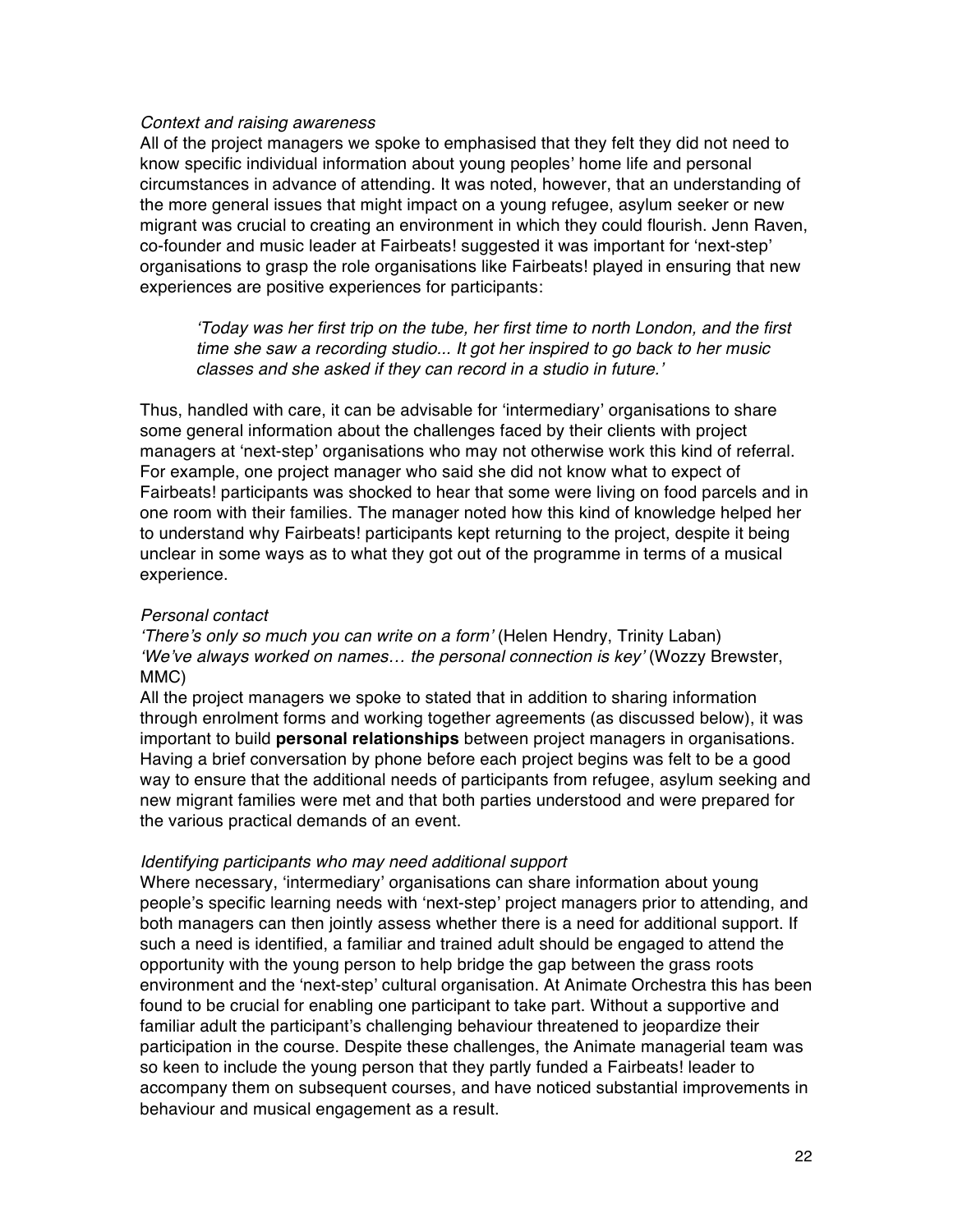### *Briefing young people*

It was suggested by project managers at ʻnext-step' organisations that it would help for the ʻintermediary' organisation to brief young people about what to expect, what to bring and what would be expected of them.

### **Recommendations**

- There is much that can be done at the **grassroots level to ready participants for mainstream progression opportunities**, including: embedding the value of musical progression within the grassroots site itself through performance opportunities, reporting etc.; arranging visits to venues and events in the local area and beyond; and finding ways to share information with parents about progression opportunities.
- Intermediary organisations are often acting *in loco parentis*. It is therefore of great benefit if ʻnext-step' **organisations can streamline the administrative/enrolment process where possible,** acknowledging the scale of tasks ʻintermediary' organisations may face when enrolling multiple participants, as opposed to parents enrolling a single child.
- **Offer financial support for travel** when a venue is particularly difficult to get to and an ʻintermediary' organisation is responsible for bringing a number of participants. Animate orchestra has supported participants to come to geographically distant venues by paying for taxis for participants and Fairbeats! workers, which has been a great assistance.
- **Allow time to establish brief but personal contact** between e.g. project managers in order to plan additional support needed and exchange general participant information as required. It was noted that relaying individual/personal details about participants tends not to be particularly appropriate or necessary, but that broader contextual information may be useful to exchange.
- Sharing information and expectations between organisations enables ʻintermediary' organisations to **brief participants** so they arrive at with **clear expectations** and a sense of the **ʻground rules'**. This assists positive behaviour and helps put young people in control of their learning.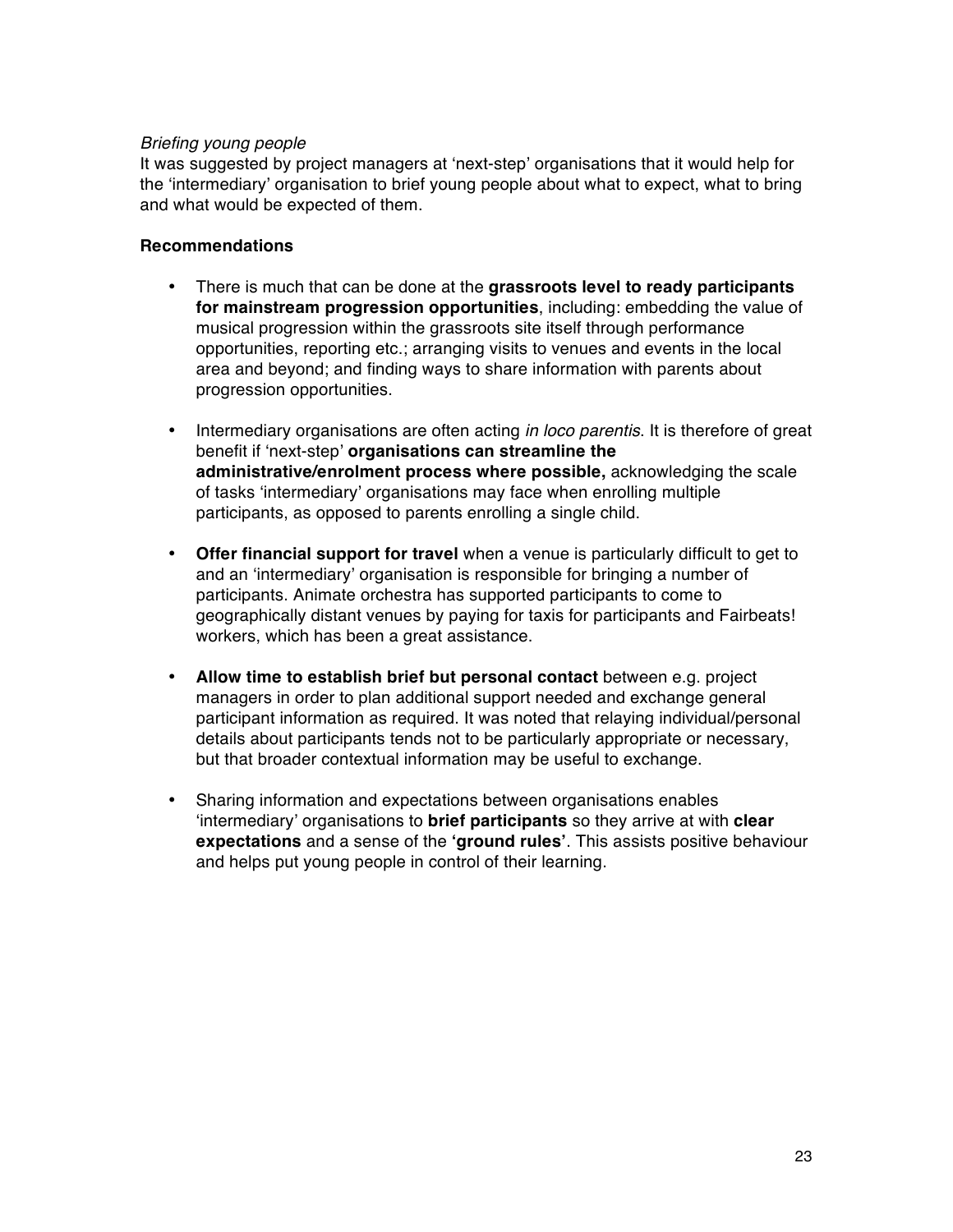### **2.3 ʻIn the room': Supporting positive progression experiences in practice**

This section highlights some more practical issues concerning how to support the engagement of participants ʻon the day'. The section first explores settings which may require less direct on-site support, before outlining some practical considerations, namely when a support worker may be needed.

### **Where further support may not be needed**

When the content of ʻnext-step' projects is targeted at mixed-ability groups, additional support may not be required once the participant is *in situ*. Phil Greenwood, MMC Programme Coordinator and facilitator, described how sessions at the centre are carefully designed to meet everyone's needs and foster a sense of shared endeavor:

ʻ[sessions] are very equable…. everybody is in together and there is a culture of fostering teaching as well as learning. There's a lot of peer-to-peer learning that goes on. [The facilitator] is an exemplar of how to run a mixed ability workshop… getting everybody to show each other, there's a lot of rotational stuff going on, you pass a beat, a rhythm, everyone is getting used to receiving the info and passing on, which is part and parcel of being a musician.'

At the Horniman Museum, Rachel Harrison described how

'our community offer is really bespoke… we're quite responsive and reflective in the way that we've set ourselves up. A room like this [the ʻHands-On' Base] is about personal choice, it's about finding your own path - so actually all I really know we need to do is have some space.'

When activities led by ʻnext-step' organisation are tailored towards and directed by the needs of more vulnerable or challenging participants, often very little additional support is required.

### **Where further support may be needed**

The value of support workers in assisting individual participants various settings was strongly championed in consultation. It was noted that in some ʻnext-step' settings, there may be higher skill levels required than suggested and that some additional support may be required to ensure that participants can engage successfully with group activities. Catherine Carter of Fairbeats! noted the value of a support worker both for a participant's musical confidence and learning, and for the social reassurance a familiar adult can provide.

ʻ *Every time we do anything, they all ask* ʻ*is Nick going to be there?*' *I think this is interesting in terms of this idea of resilience – that it*'*s really important to have*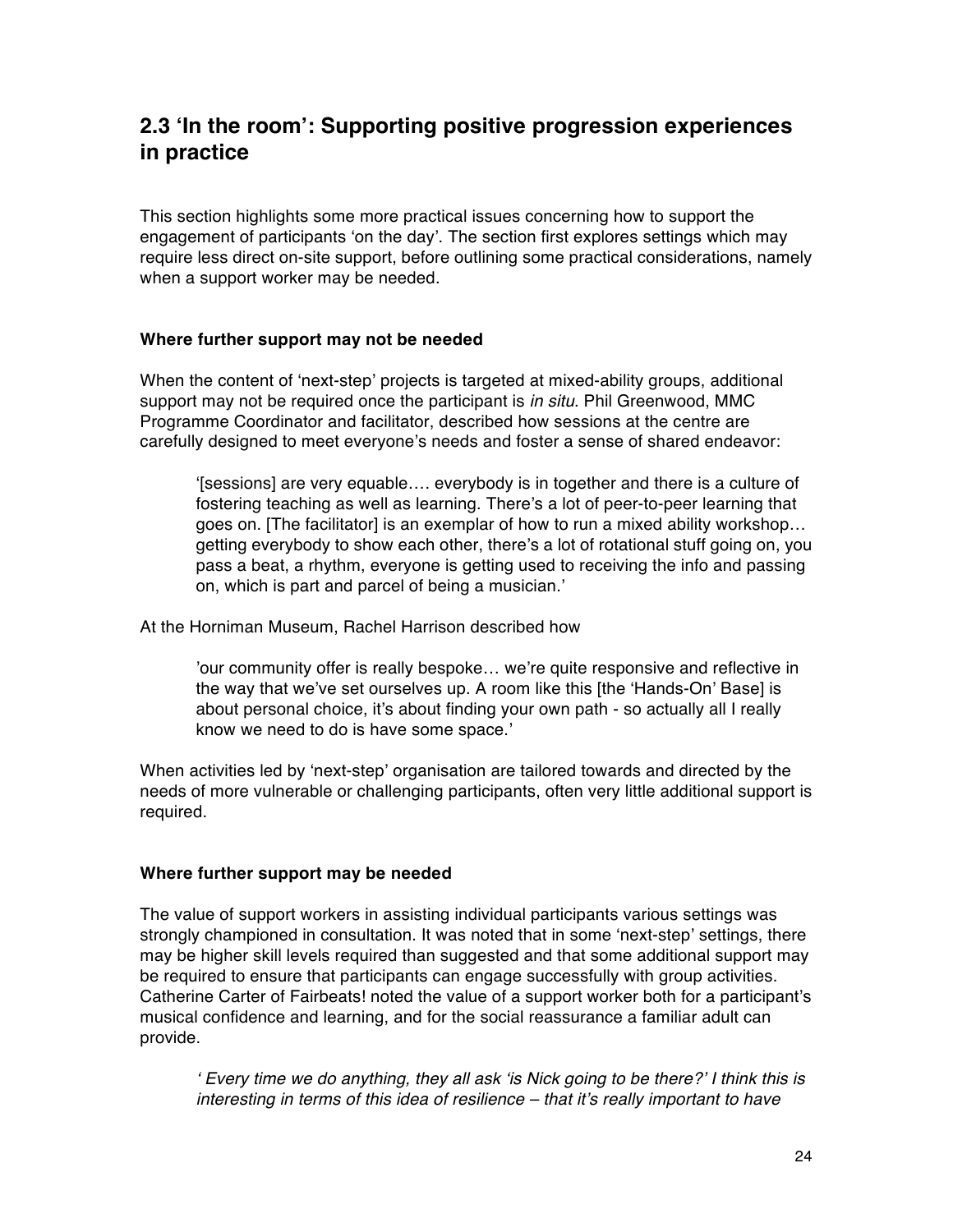*particular people outside of the home, who you can rely on; they all seem to feel if he*'*s there it will be OK.*'

Support workers can offer the following assistance:

- Quietly supporting with reading and writing when musical and evaluation tasks require literacy skills;
- Quietly supporting the understanding of any unfamiliar musical terminology;
- Modeling positive behaviour and giving opportunities for ʻtime-out' if things get too stressful;
- Praising small steps forward that unfamiliar adults might miss:
- Providing a sense of security in an unfamiliar and potentially intimidating environment.

### *Briefing support workers*

It was widely agreed that clarifying the role of support workers is vital in this context. Consultation found that was it was key to ensure that support workers were fully briefed at the beginning of a project when attending alongside a participant – meaning that both organisations must be clear on who is responsible for which elements of this briefing. Advance information for the support worker should include: access to a comprehensive timetable including any breaks and clear instructions as to when the support worker is responsible for the participant (and when not); if there are any specific behaviour management strategies in place at the project; and who the relevant line manager is on the day of the project.

### **Recommendations**

- **Providing financial support for additional support workers**, where needed, is a key means of supporting participants to engage with mainstream progression routes.
- **Take time to brief support workers** about project guidelines; behaviour codes; aims and objectives so that they are working from the same foundations as the project leaders and managers and can feel part of the team on the day.
- While beyond the scope of this study, consultation suggested there could be further ways **to develop the work and utility of support workers** in this context, including exploring new funding opportunities that would allow grassroots organisations to pay/train people within their organisation or beyond, to act as support workers; or to establish a pool of experienced support workers, on hand to support with individuals across the borough (or beyond).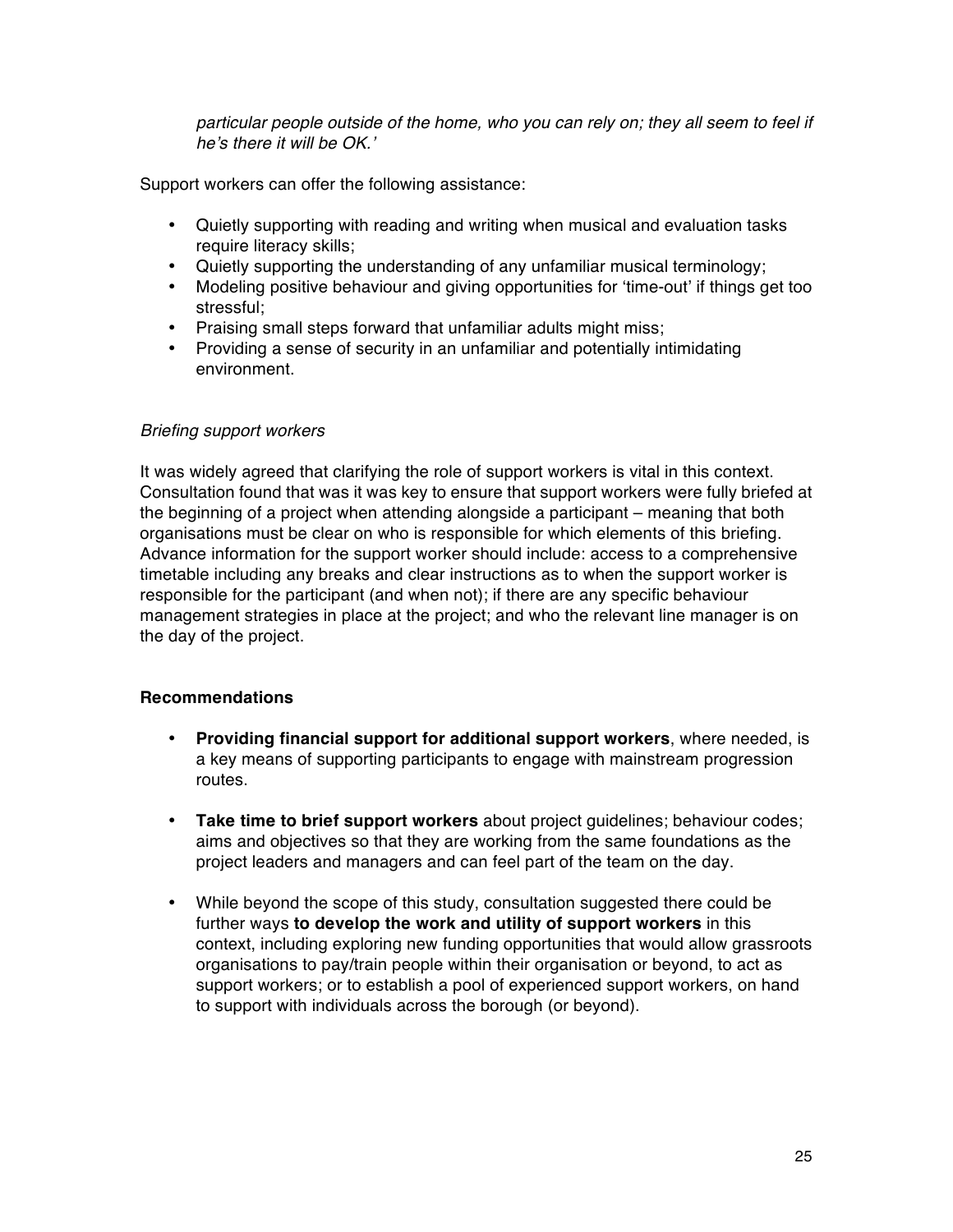### **2.4 The next stage: Facilitating progression ʻbeyond' and establishing systems in progression partnerships**

ʻ*It*'*s also about me learning how to frame things… how do we set up a system where there*'*s always a time when things are communicated? – it often happens because of luck or it often relies on a sensitive or thoughtful member of staff who is very alert to the issues, but actually things can*'*t only rely on individuals… You want a protocol, a structure.*'

(Catherine Carter, Fairbeats! Project Manager)

This section explores the value of establishing and facilitating progression routes beyond the ʻnext-steps' offer and outlines some possible models for the overall structuring the planning and evaluation of structured progression routes between ʻintermediary' and ʻnext-step' organisations. Consultation suggested that alongside the piecemeal practical issues at stake in securing progression, there was also a strong call for ʻcomplete systems' to be put in place that will support (and help develop) progression opportunities. Based on consultation with Fairbeats! progression partners, the report offers a practical checklist suitable for ʻintermediary' organisations seeking to secure a new progression route with a ʻnext-steps' organisation. There then follows a suggested template for a ʻworking agreement' between progression ʻpartners' to support reflection on a project and help develop progression strategies.

### **Exploring progression beyond ʻnext-steps' organisations**

### *Asking* ʻ*next-step*' *organisations about progression onwards*

All the organisations we talked to were keen to emphasise that they themselves were gateways to further opportunities within music and the arts. Wozzy Brewster at MMC noted: ʻYou're [Fairbeats!] taking in from the grassroots and we're taking them to the next level: that's great - that's exactly why we exist.' Fairbeats! participants who get involved with MMC have a broad variety of musical progression routes made accessible to them, including support to apply for bursaries to study at Blackheath Conservatoire and access to CICAS® (Creative Industries Careers Advice Service), among many more. As Brewster states:

ʻ*It*'*s very important that music education or any education links you to the business, to the real world…over the last 20 years, we*'*ve got a huge amount of people into the music industry.*'

*How information on further progression opportunities is shared with participants* Consultation found it may be advisable to establish between both the ʻintermediary' and ʻnext-steps' organisation which organisation will be primarily responsible for sharing information regarding ongoing progression opportunities. From here it may be helpful to agree how, when and by whom such suggestions will be presented to the participant. This is to ensure there are not conflicting or confusing progression routes offered and that both ʻintermediary' and ʻnext-steps' organisations can best support the participant find and engage with a coherent and appropriate musical pathway. **Recommendations**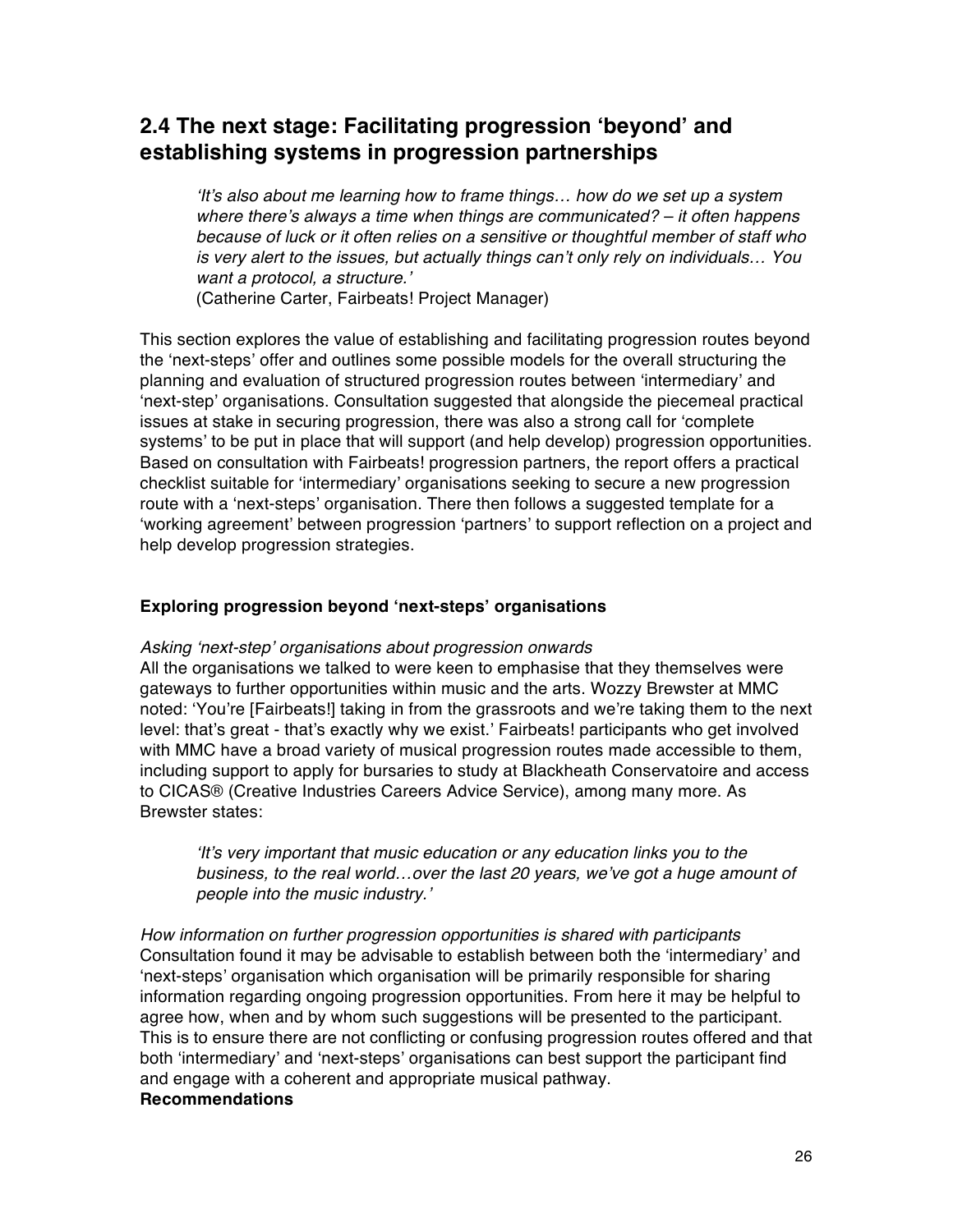- It is crucial to **develop and structure potential progression routes** beyond the ʻnext-steps' opportunity, to continue to motivate and energise young participants.
- **How, when and by whom this information is shared with participants** should be clearly agreed by both the ʻintermediary' and ʻnext-steps' organisation to ensure **clarity and coherence** for participants and their families.
- It can be helpful to set up formal, streamlined **systems** to ensure that the overall process for progression between e.g. ʻintermediary' and ʻnext-step' progression runs **smoothly and equitably**. A **checklist for ʻintermediary' organisations**  has been included which outlines all stages of setting up a new progression route with a ʻnext-steps' organisation.
- Establishing a **ʻworking together agreement'** for completion by ʻintermediary' and ʻnext-step' organisations can also be a good way of clarifying the partnership. This should include clearly stated **aims**, outline **roles and responsibilities**, list **targets outcomes and outputs**, and **structure the evaluative process**, as well as **supporting the partnership to continue improving and developing**.

### **3. Summary of findings**

- There is a broad range of evidence that suggests the **social, psychological** and **educational benefits of music-making** for children and young, and emphasises the **importance and complexity of securing meaningful musical progression**. Participatory arts activities also offer particularly significant benefits in terms of **confidence**, **social and educational integration** and **strengthening resilience and aspiration** for children and young people from refugee, asylum-seeking and new migrant families.
- Establishing progression routes in music-making (or other participatory activities) for children and young people from refugee, asylum-seeking and new migrant families can be a complex process and likely requires committed partnership work between, for instance: a **ʻgrassroots' non-arts organisation** that specifically targets children and young people from these communities; an **ʻintermediary' organisation which develops the musical skills and confidence** of these particular participants; and a **ʻnext-step' cultural organisation** that offers arts activities in **mainstream setting**.
- Intermediary organisations should be mindful that progression routes need to be **carefully assessed for their suitability** through close consultation with the relevant ʻnext-step' organisation.
- Taking time to discuss openly the **mission and aims** of partner organisations/ programmes along the route is key. While missions may diverge considerably between organisations without necessarily causing problems, **a practical and**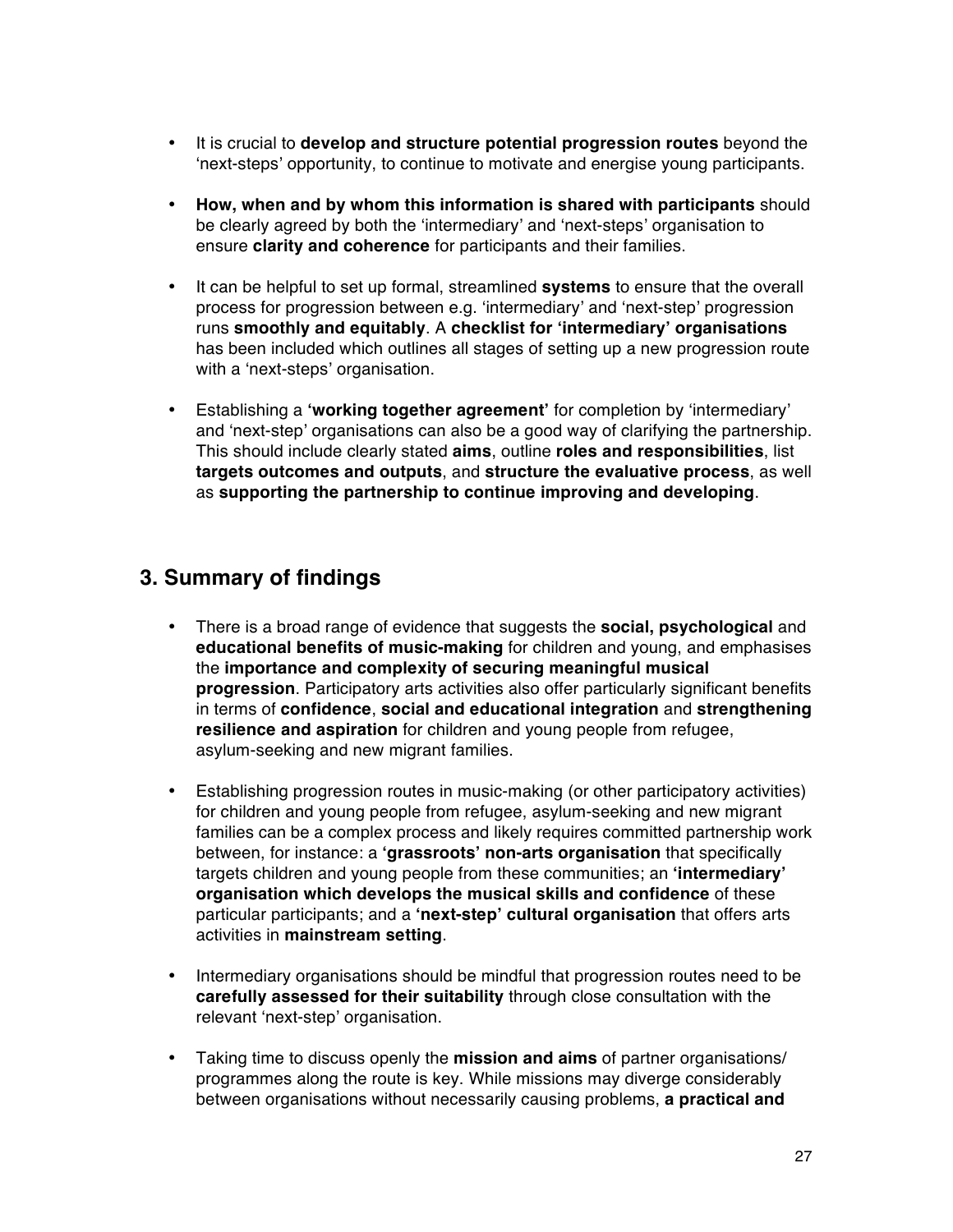**concerted commitment to inclusivity** is a good indicator that this will offer a successful progression route.

- There is much that can be done at the **grassroots level to ready participants for mainstream progression opportunities**, including: embedding the value of musical progression within the grassroots site itself through performance opportunities, reporting etc.; arranging visits to venues and events in the local area and beyond; and finding ways to share information with parents about progression opportunities.
- Intermediary organisations are often acting *in loco parentis*. It is therefore of great benefit if ʻnext-step' **organisations can streamline the administrative/ enrolment process where possible,** acknowledging the scale of tasks ʻintermediary' organisations may face when enrolling multiple participants, as opposed to parents enrolling a single child.
- **Personal contact** between staff at partner organisations along the progression route is key. Discussion about additional support needed in sessions and sharing information about the **broader context of participant circumstances** can be crucial, but relaying individual/personal details about participants tends not to be necessary or appropriate.
- It is important to **articulate and share expectations as what participation will entail for attendees.** ʻintermediary' organisations can then **brief participants** so they arrive at with **clear expectations** and a sense of the **ʻground rules'**, thus assisting positive behavior and putting young people in control of their learning.
- It is crucial to **develop and structure potential progression routes** beyond the ʻnext-steps' opportunity. **How, when and by whom this information is shared with participants** should be clearly agreed by both the ʻintermediary' and ʻnext-steps' organisation to ensure **clarity and coherence** for participants and their families.
- It is can be useful to establish some more **formal systems** to ensure that the overall process for progression runs smoothly and equitably. A **checklist for ʻintermediary' organisations** has been included which outlines all stages of setting up a new progression route with a ʻnext-steps' organisation.
- Establishing a **ʻworking together agreement'** for completion by ʻintermediary' and ʻnext-step' organisations can also be a good way of clarifying the partnership. This should include clearly stated **aims**, outline **roles and responsibilities**, list **targets outcomes and outputs**, and **structure the evaluative process**, as well as **supporting the partnership to continue improving and developing**.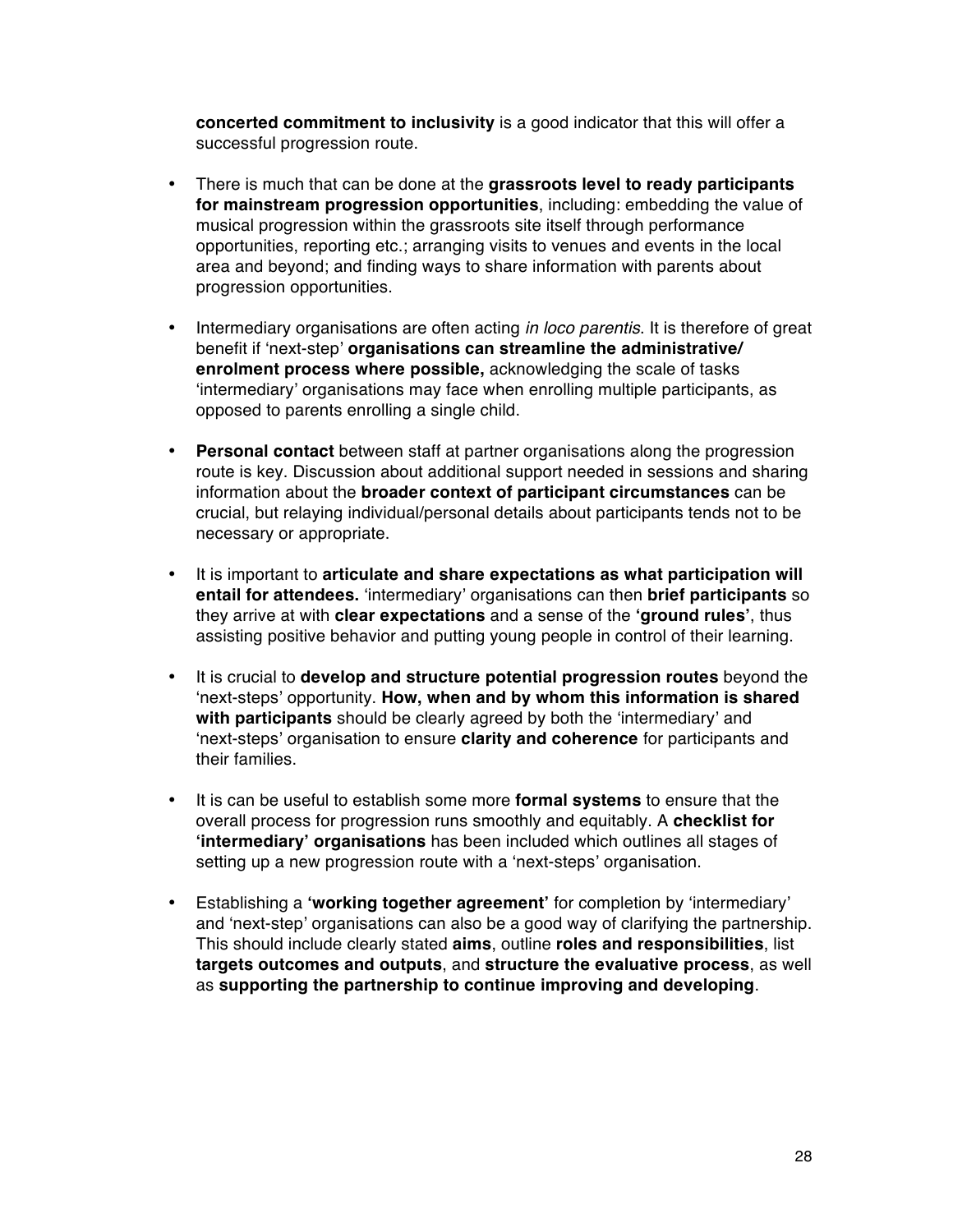### **4. Bibliography**

Ashworth, D. M. Atherley, A. Chappell (2011) *Sound Tracks: supporting young people*'*s musical progression from primary to secondary school. Findings from a national survey commissioned by Musical Bridges*. London: Musical Bridges. Available at: www.phf.org.uk/downloaddoc.asp?id=507

Burnard, P. and B. A Younker (2008). ʻInvestigating children's musical interactions within the activities systems of group composing and arranging: An application of Engestrom's Activity Theory' *International Journal of Educational Research,* 47(1): 60-74.

Chan A.S., Y. S. Ho and M. C. Cheung (1998). ʻMusic training improves verbal memory.' *Nature,* 396: 128.

ʻChanging Key' Literature Review. (2010) London: Musical Bridges. Available at: http://www.musicalbridges.org.uk/files/2012/12/Lit-Review-CHANGING-KEY-251110.pdf

Couch, J. (2007) 'Mind the gap: Considering the participation of refugee young people.' *Youth Studies Australia.* 26(4): 37-44.

Daykin, N., J. Orme, D. Evans, D. Salmon, M. McEachran, S. Brain (2008). The impact of participation in performing arts on adolescent health and behaviour: A systematic review of the literature. *Journal of Health Psychology,* 13(2): 251-264.

Daykin, N., Y Moriarty, N, de Viggiani, P. Pilkington (2011) *Evidence review: music making with young offenders and young people at risk of offending.* London: Youth Music Available at:

http://www.youthmusic.org.uk/assets/files/Research/YM\_YoungOffenders\_web.pdf

Doyle, L. and M. McCorriston (2008). *Beyond the school gates: supporting refugees and asylum seekers in secondary school*. British Refugee Council. Available at: www.refugeecouncil.org.uk/Resources/Refugee%20Council/downloads/researchreports/i nclusiveschools\_may08.pdf

Hallam, S. (2010) 'The power of music: its impact of the intellectual, personal and social development of children and young people', *International Journal of Music Education* 38(3): 269-289.

Hallam, S., A. Creech, H. McQueen (2011) Musical Futures: A case study investigation. Final report from Institute of Education University of London for the Paul Hamlyn Foundation. Available at:

https://www.musicalfutures.org/resource/27646/title/instituteofeducationlongitudinalstudy ofmusicalfutures

Harrison, P. A. and G. Narayam (2003) ʻDifferences in behaviour, psychological factors, and environmental factors associated with participation in school sports and other activities in adolescence', *Journal of School Health* 73(3): 113-120.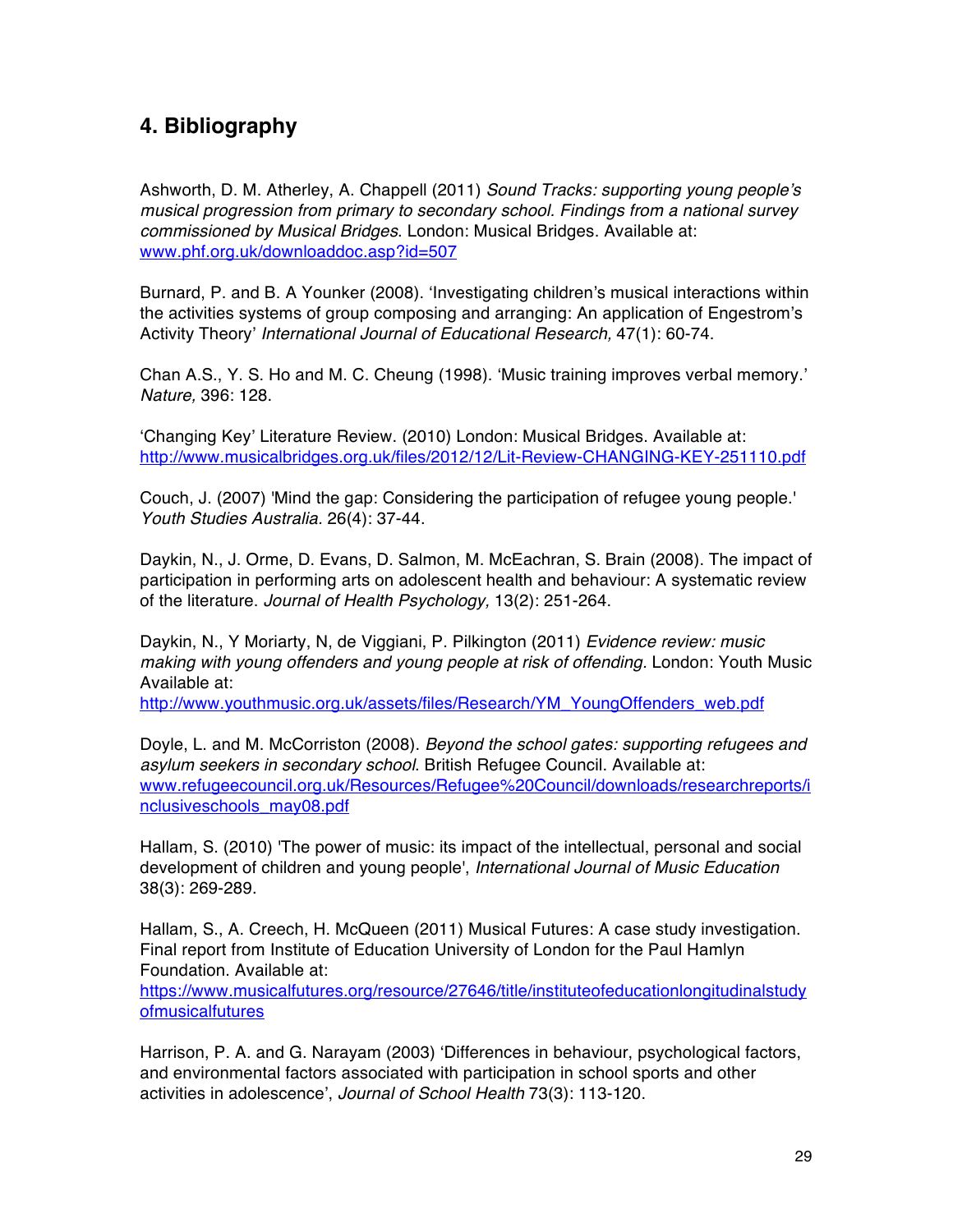Howell, G. (2011) ʻʻDo they know they're composing?': Music making and understanding among newly arrived refugee and immigrant children.' *International Journal of Community Music*, 4(1): 47-58.

Kidd, B., S. Zahir, S. Kahn. (2008) *Arts and Refugees: History, Impact and Future*. Arts Council England.

Lockowandt, M (2013) *Inclusion Through Art: An Organisational Guideline to Using the Participatory Arts with Young Refugees and Asylum Seekers. Royal Holloway University:* London.

Long, M. (2007) ʻThe effect of a music intervention on the temporal organisation of reading skills.' Unpublished doctoral dissertation, Institute of Education, University of London.

Lonie, D. (2010) *Early years evidence review, assessing the outcomes of early years music making.* London: Youth Music.

MacDonald, R. A. R., D. Miell (2000) ʻCreativity and music education: the impact of social variables', *International Journal of Music Education* 36(1): 58-68.

Moreno S., E. Bialystok, R. Barac, E. G. Schellenberg, N.J. Cepeda, T. Chau (2011) ʻShort-term music training enhances verbal intelligence and executive function'. *Psychological Science*, 22(11):1425-33.

Nicholson, D. (1972). *Music as an aid to learning*. Doctoral dissertation, New York University.

Noble, D. (2009) ʻSafe and Sound: Who are Music for Change, what do we do, what is our philosophy?'. In *Participatory Arts with Young Refugees.* London: Oval Theatre.

North, A. C., D.J Hargreaves, D. Miell (2000) ʻThe importance of music to adolescents.' *British Journal of Educational Psychology*, 70(2): 255-272.

Orton, Liz 2009) 'Photograph and Integration: A case study of a PhotoVoice project' in *Participatory Arts with Young Refugees*. London: Oval House Theatre.

Overy, K. (2000). ʻDyslexia, temporal processing, and music: The potential of music as an early learning aid for dyslexic children.' *Psychology of Music* 28: 218-229.

Ruthmann, S. A (2008) ʻWhose agency matters? Negotiating pedagogical and creative intent during composing experiences'. *Research Studies in Music Education,* 30(1): 43-58.

Schellenberg, G. (2004) ʻMusic lessons enhance IQ'. *Psychological Science,* 15(8): 511-514.

Spychiger, M., J. Patry, G. Lauper, E. Zimmerman, E. Weber (1993) ʻDoes more music